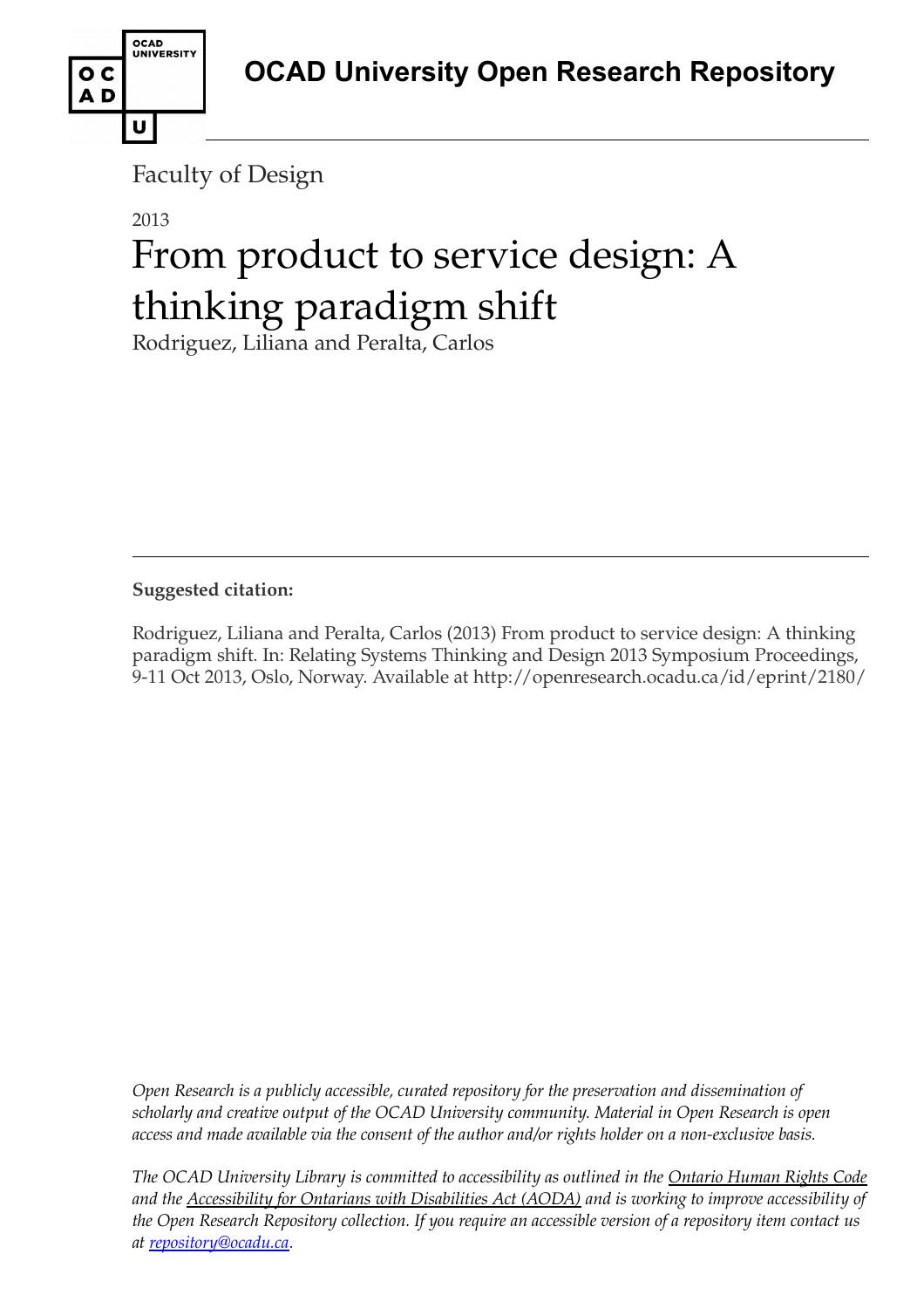## **FROM PRODUCT TO SERVICE DESIGN: A THINKING PARADIGM SHIFT**

**Liliana Rodriguez MA ID** Doctoral Researcher Loughborough University

**Carlos Peralta Ph. D (Cantab)** Senior Lecturer, Design Futures University of Brighton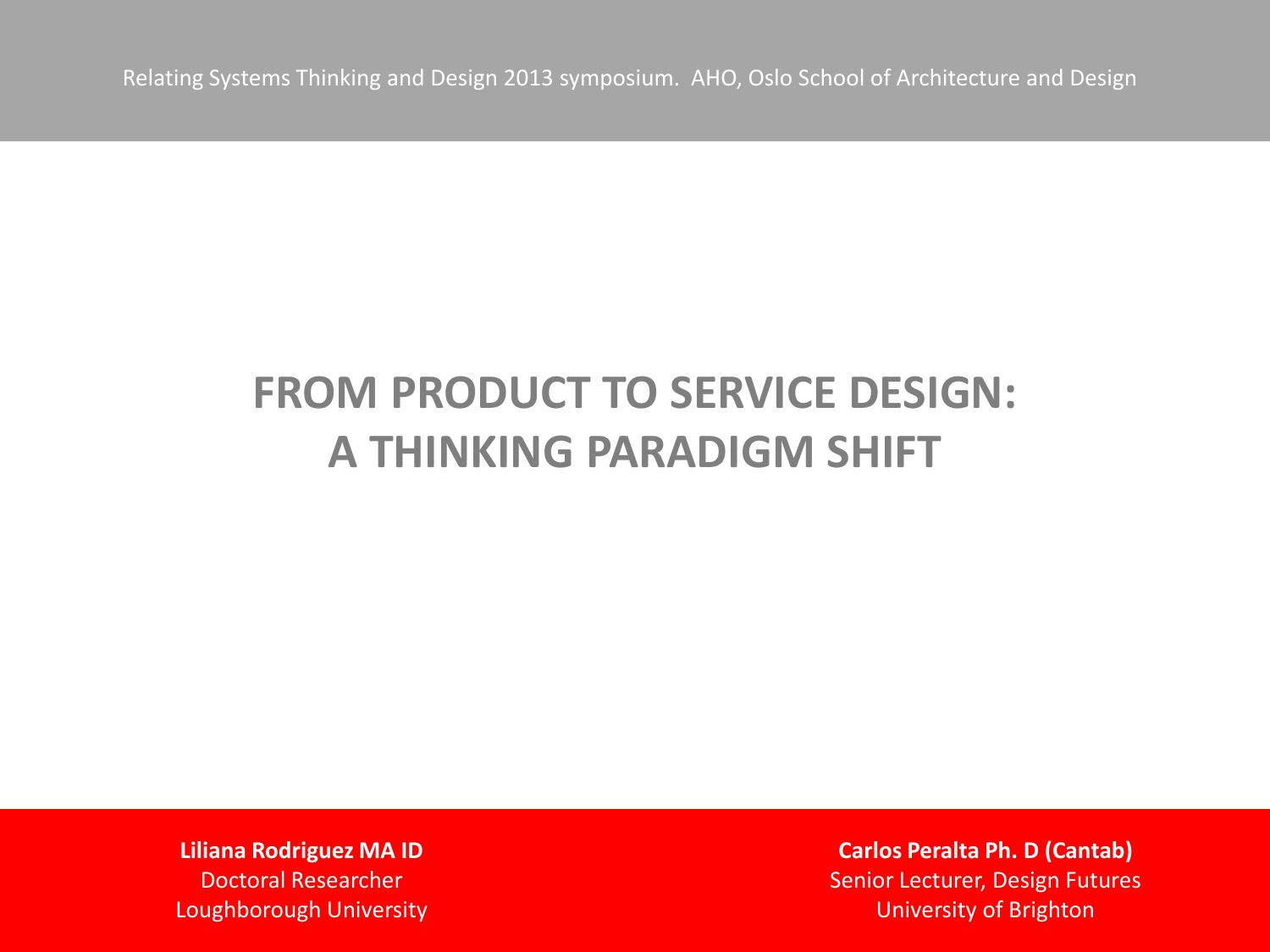#### The economy has moved from traditional GOODS-CENTRED dominant logic (GDL) to emerging SERVICE-CENTRED dominant logic (SDL)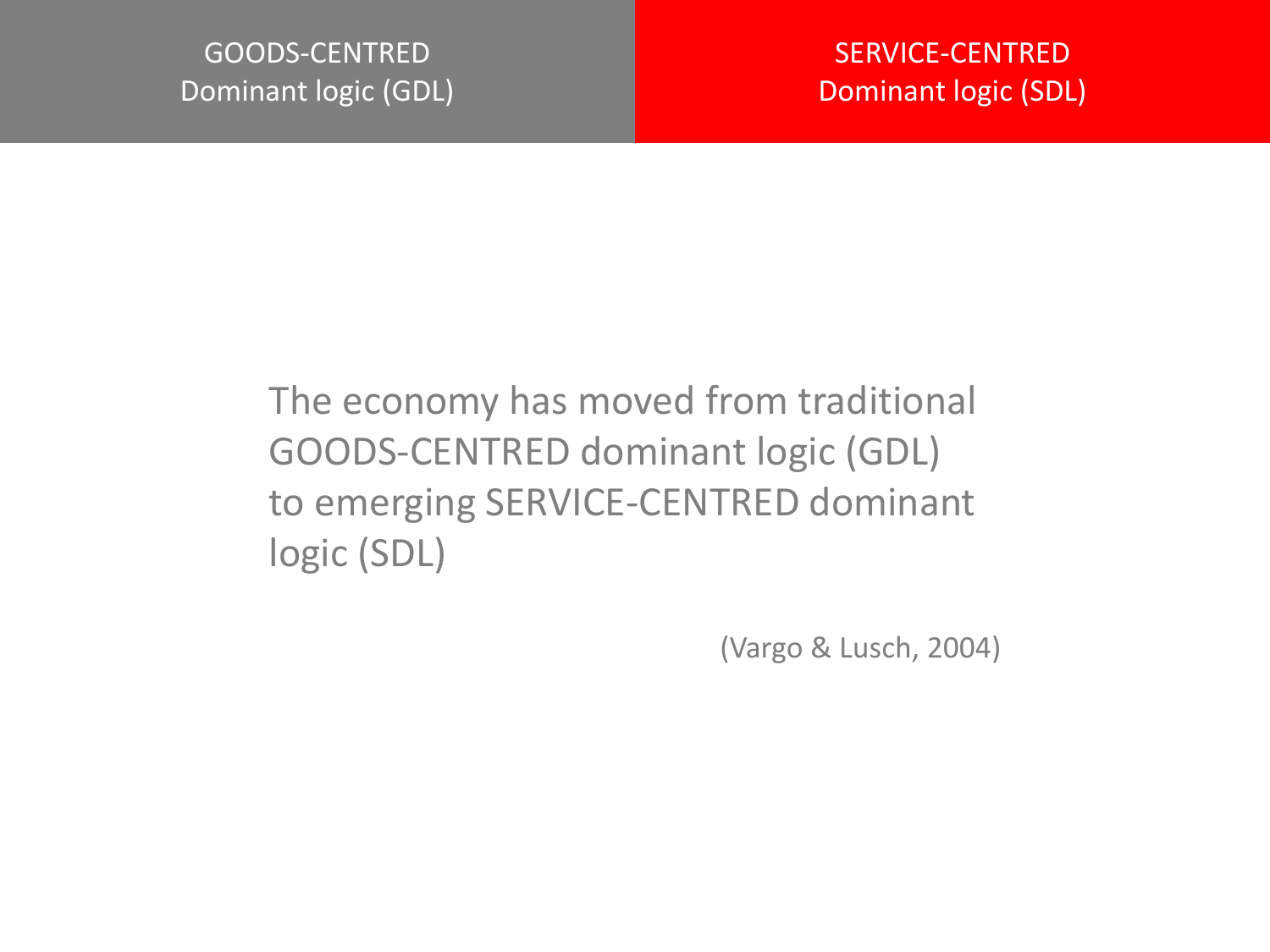The primary UNIT of EXCHANGE has move from goods to service, Service is DEFINED as specialised competences such as KNOWLEDGE and SKILLS that people can acquire and exchange.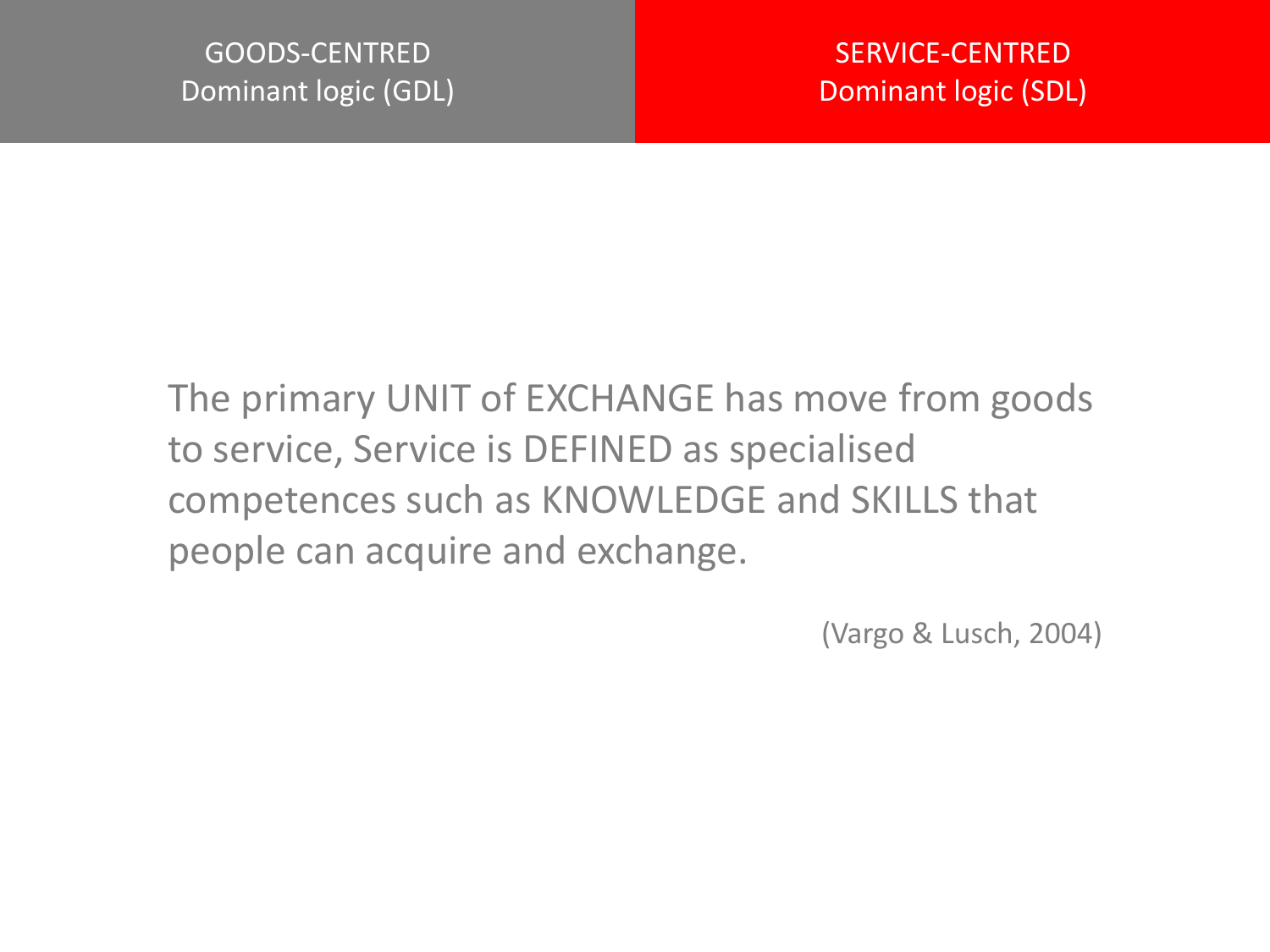The ROLE of GOODS has transformed as well from being mere end products to goods that are INTERMEDIATE 'products' being use by customers/users in VALUE-CREATION processes.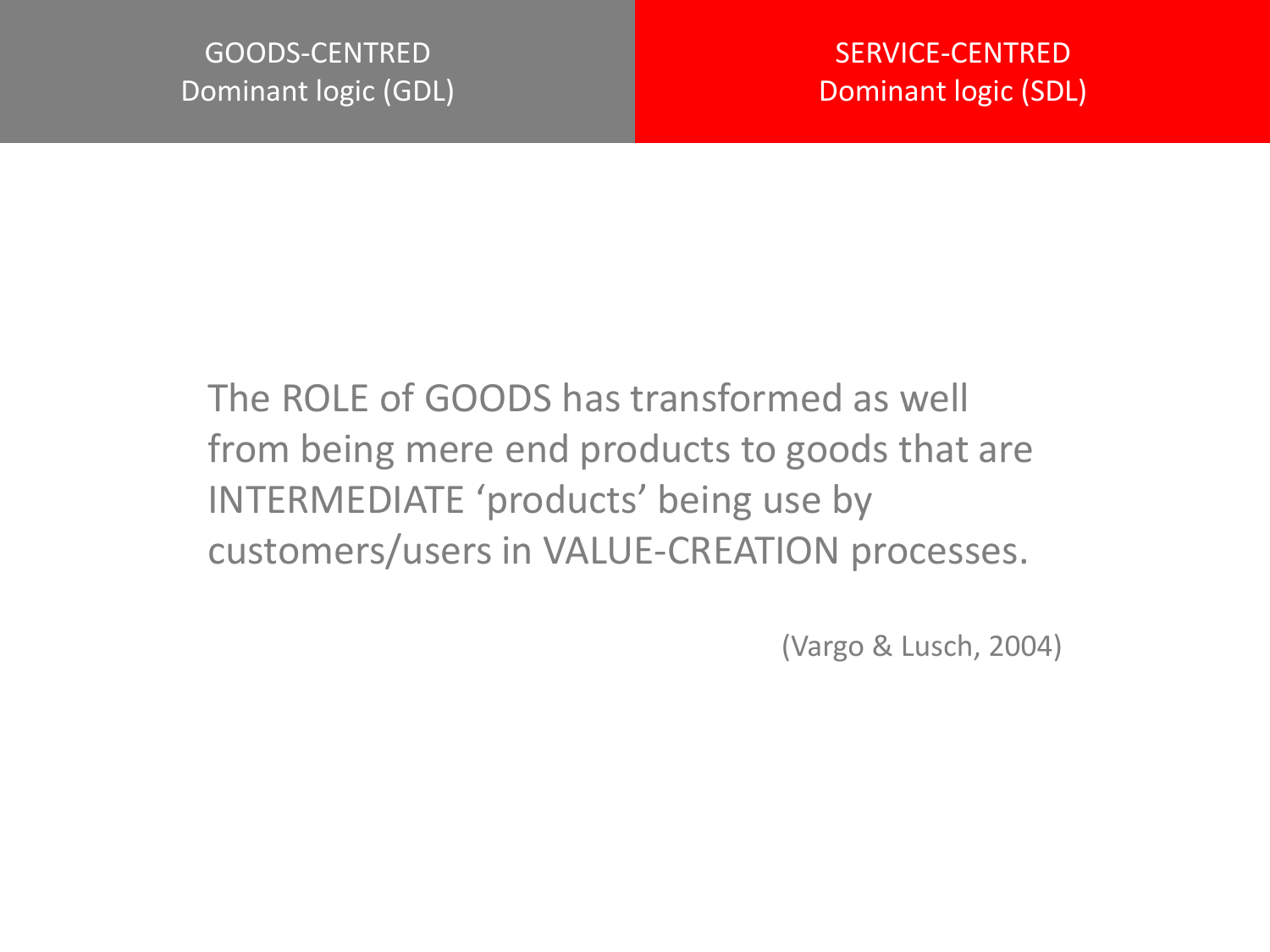#### The ROLE of the USER has moved from being the recipient of the goods produced, to being the CO-PRODUCER of the service.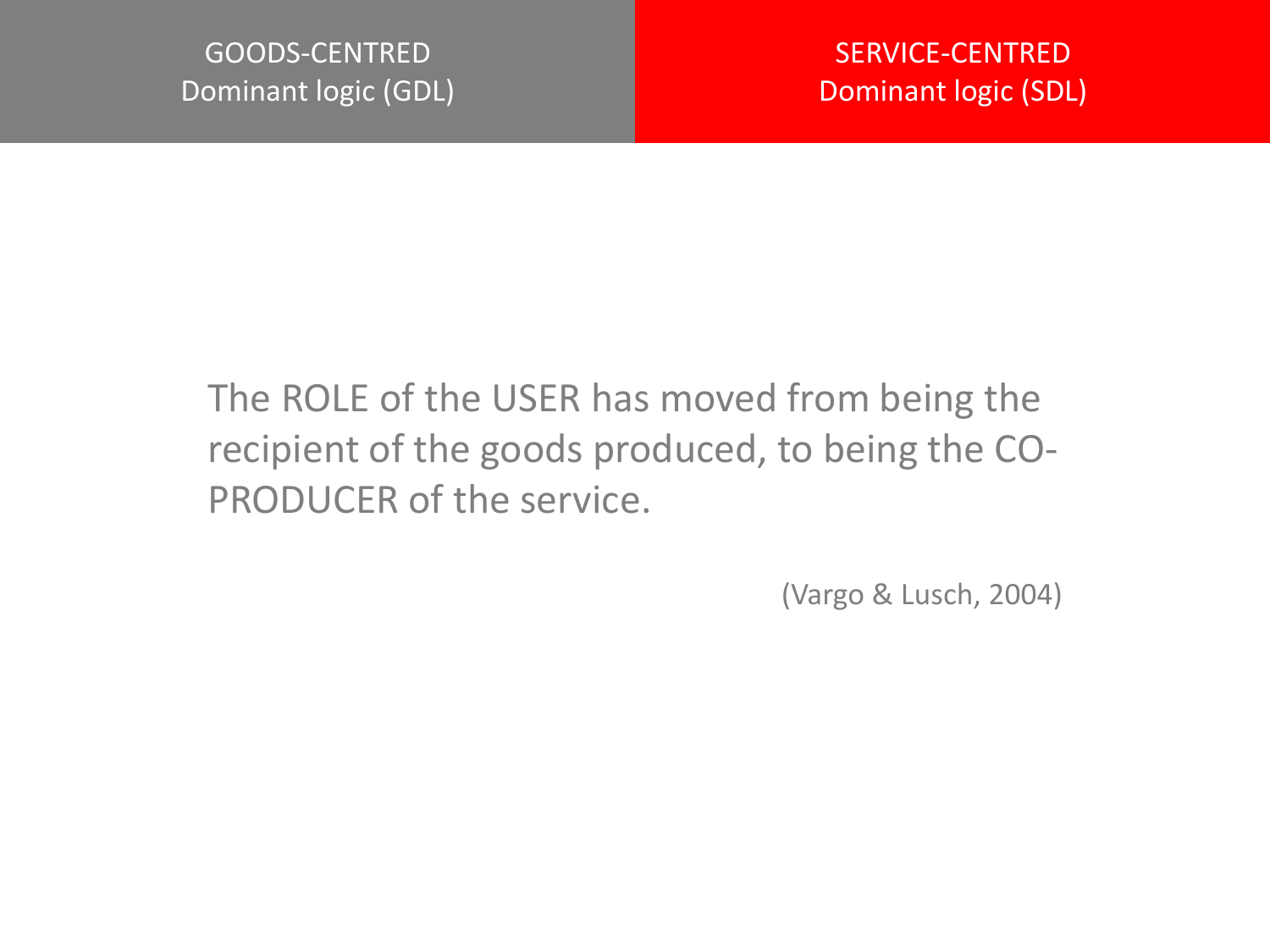Whoever determines the meaning of VALUE has changed from the producer to the consumer, producers can only make value PROPOSITIONS.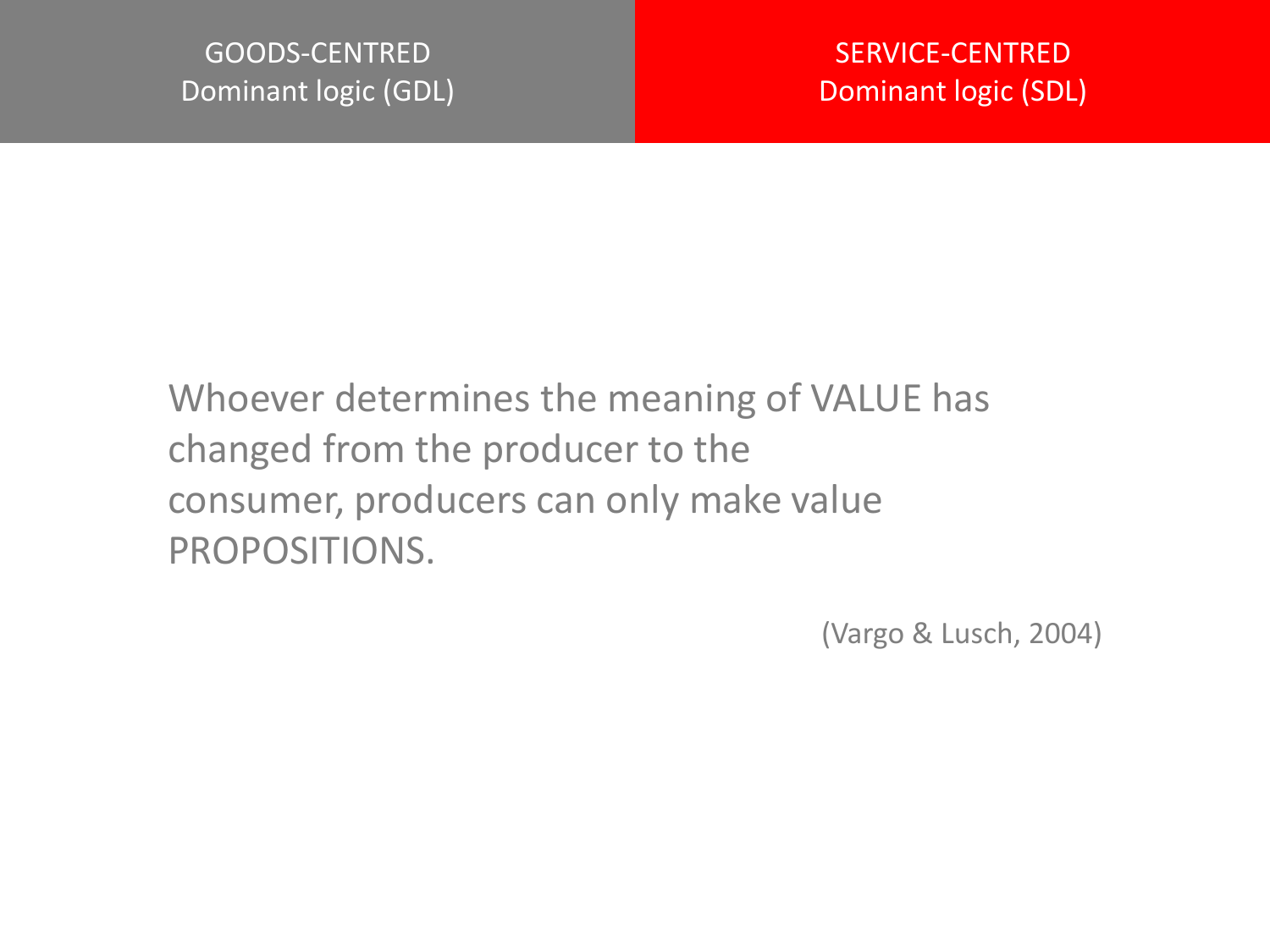Furthermore, perception of where value is situated has moved from being embedded in the resources (goods), to be determined by customers as 'VALUE IN USE'.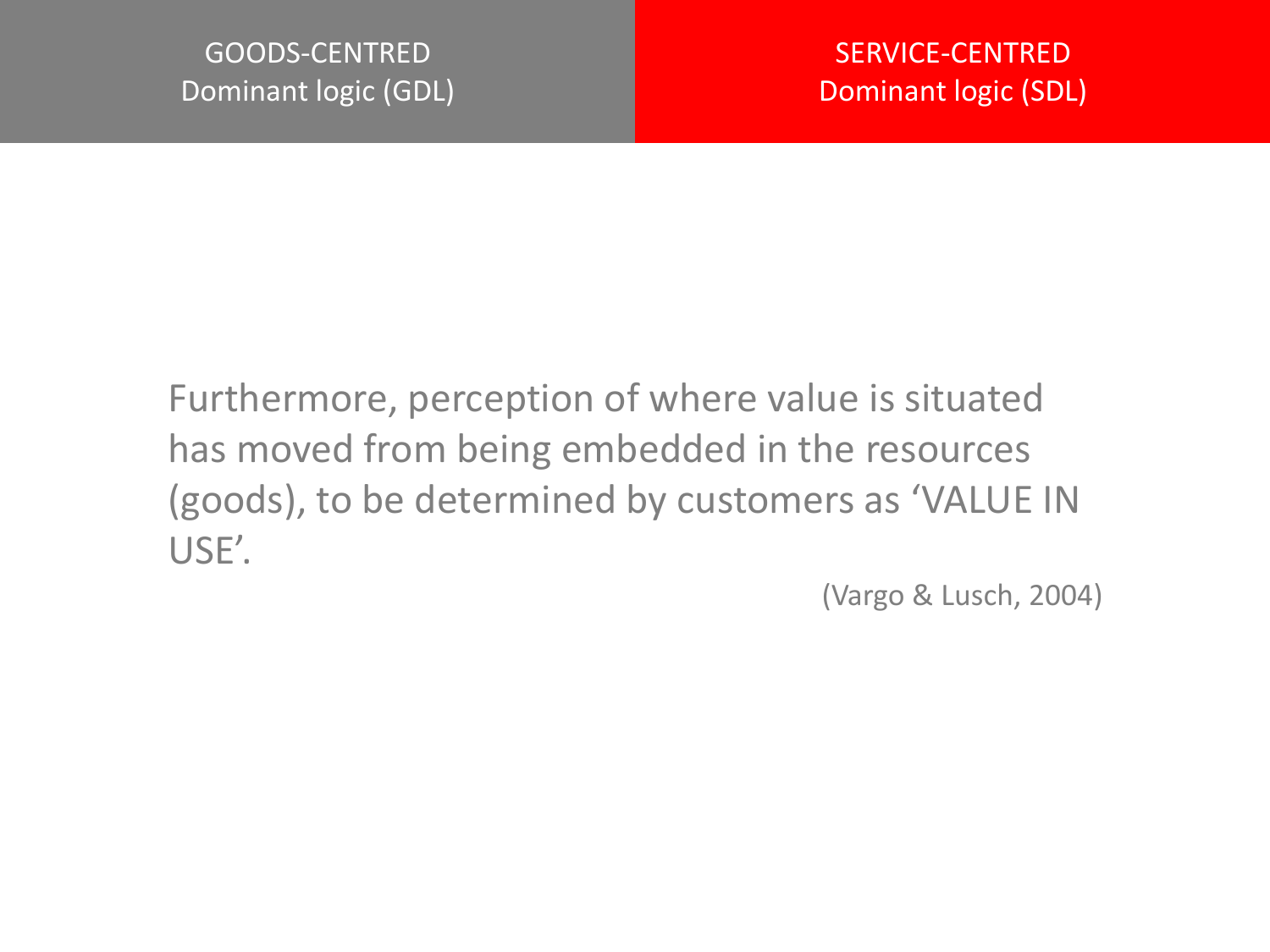There is a fundamental transformation in the design world taking place, manifested in a thinking paradigm shift from problem solving (designing products) towards system thinking (designing services)

## ISSUE IN QUESTION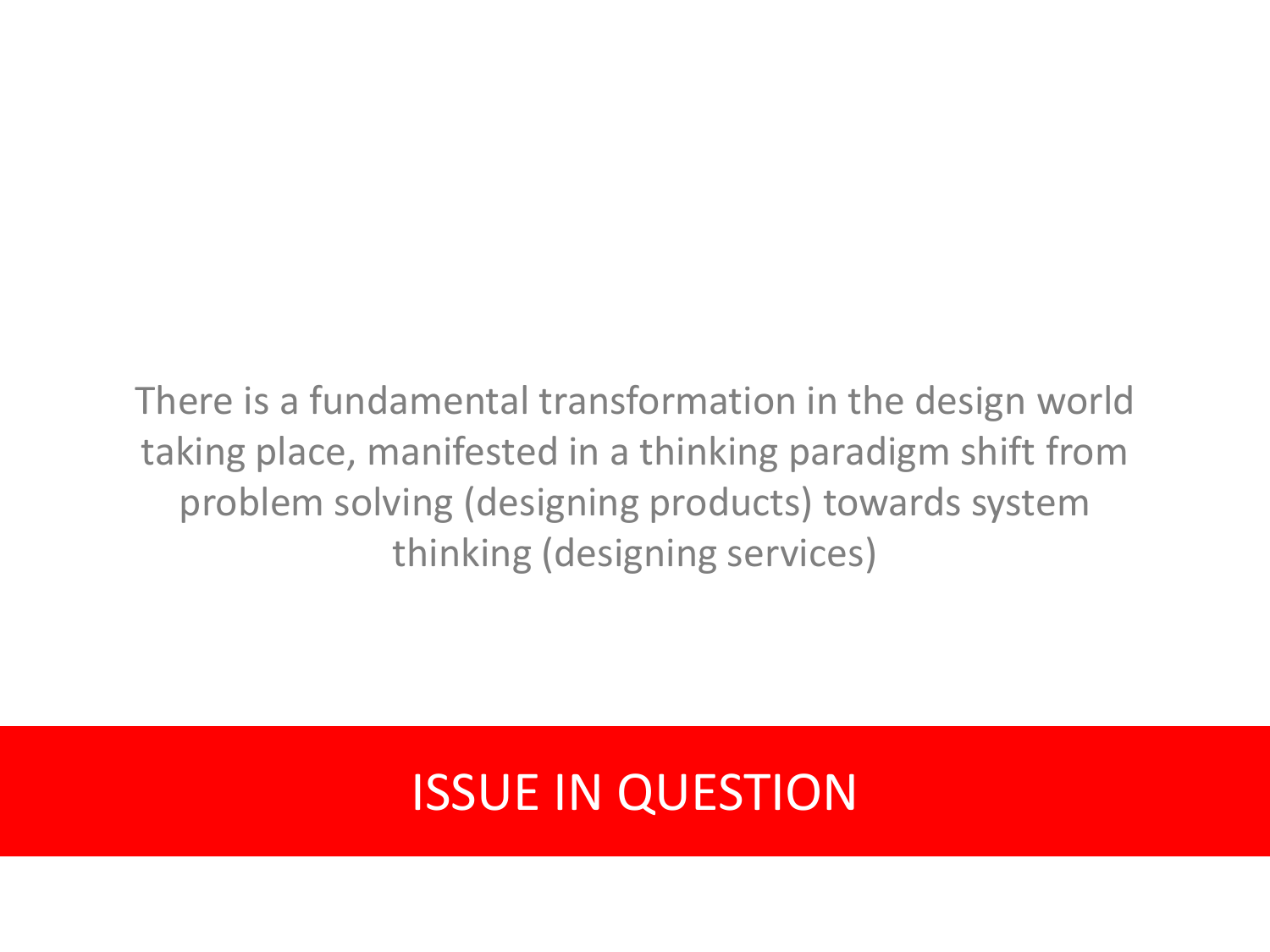Review on design literature to identify the concepts of system thinking and problem solving within the context of design.

A series of semi structured interviews made to designers working on five design consultancies that have moved from product design towards services design

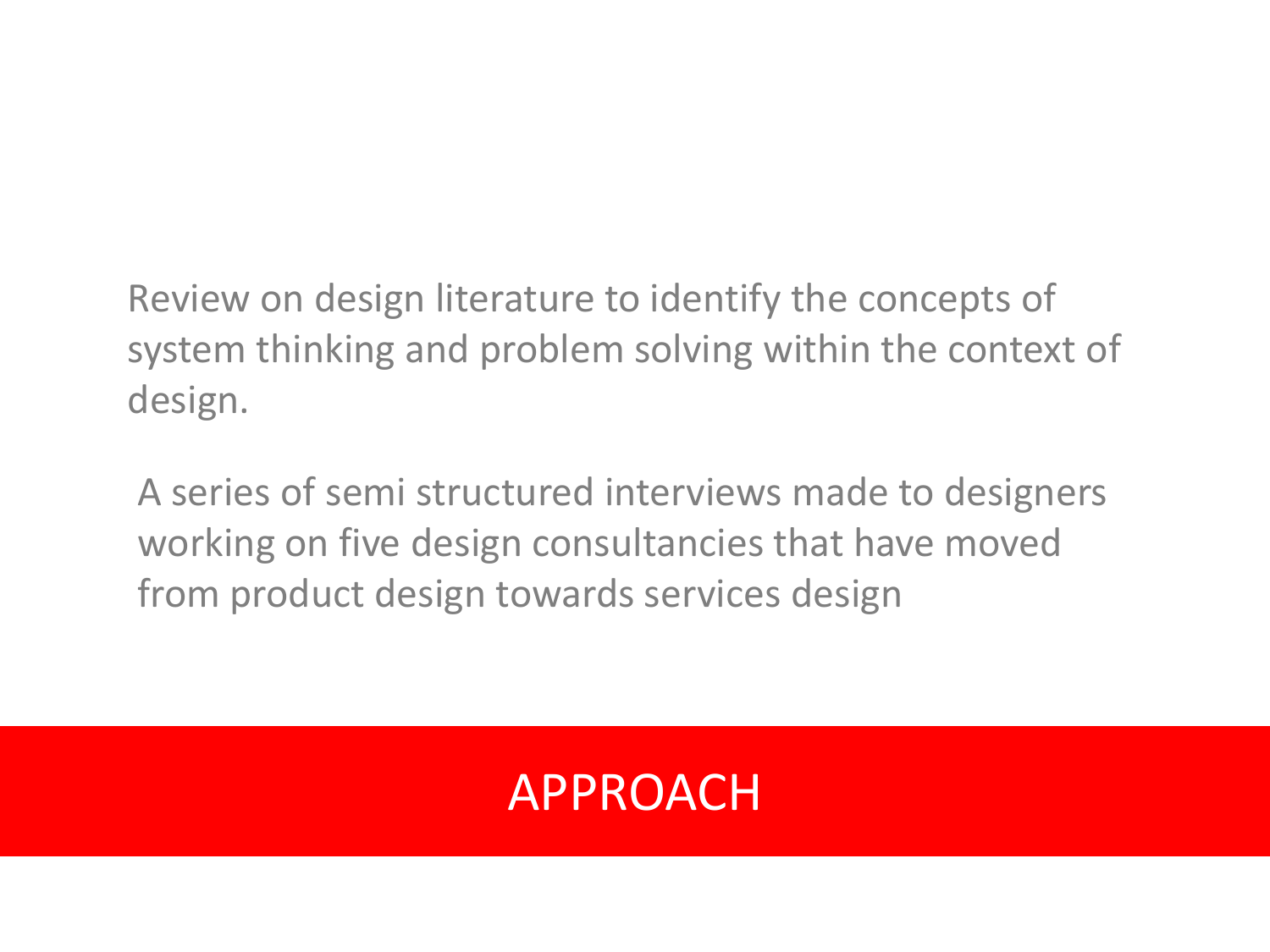"Step –by-step model of the design process With its too distinct phases: an analytical Step of *problem definition*, followed by a Synthetic sequence of *problem solution*"

Johansson-Skoldberg et al (2013)

(Jonas, 1996) suggests that the problem solving approach utilised in design is based on the assumption that problems can be well defined and solved if this is based on a good knowledge of people's needs and desires. The problem solving approach assumes the designer's ability to know what is "good for people". He argues that this model comes from the "design methods movement" underpinned on cybernetic thinking from the 60's and 70's. Jonas explains how problem solving approach is becoming less central in design, as designers have to deal with issues that are complex, fussy, non-predictable and pluralistic in values. He describes them as "ill-defined" problems, arguing for the need of design tools for "the description and analysis of complex problem fields ".

#### **Analysis-Synthesis Problem definition-problem solution**

Johansson-Skoldberg et al (2013)

**Problems can be well defined and solved if based on a good knowledge of people's Needs and desires.**

**Designers are able to know "what is good for people"**

Jonas (1996)

### PROBLEM SOLVING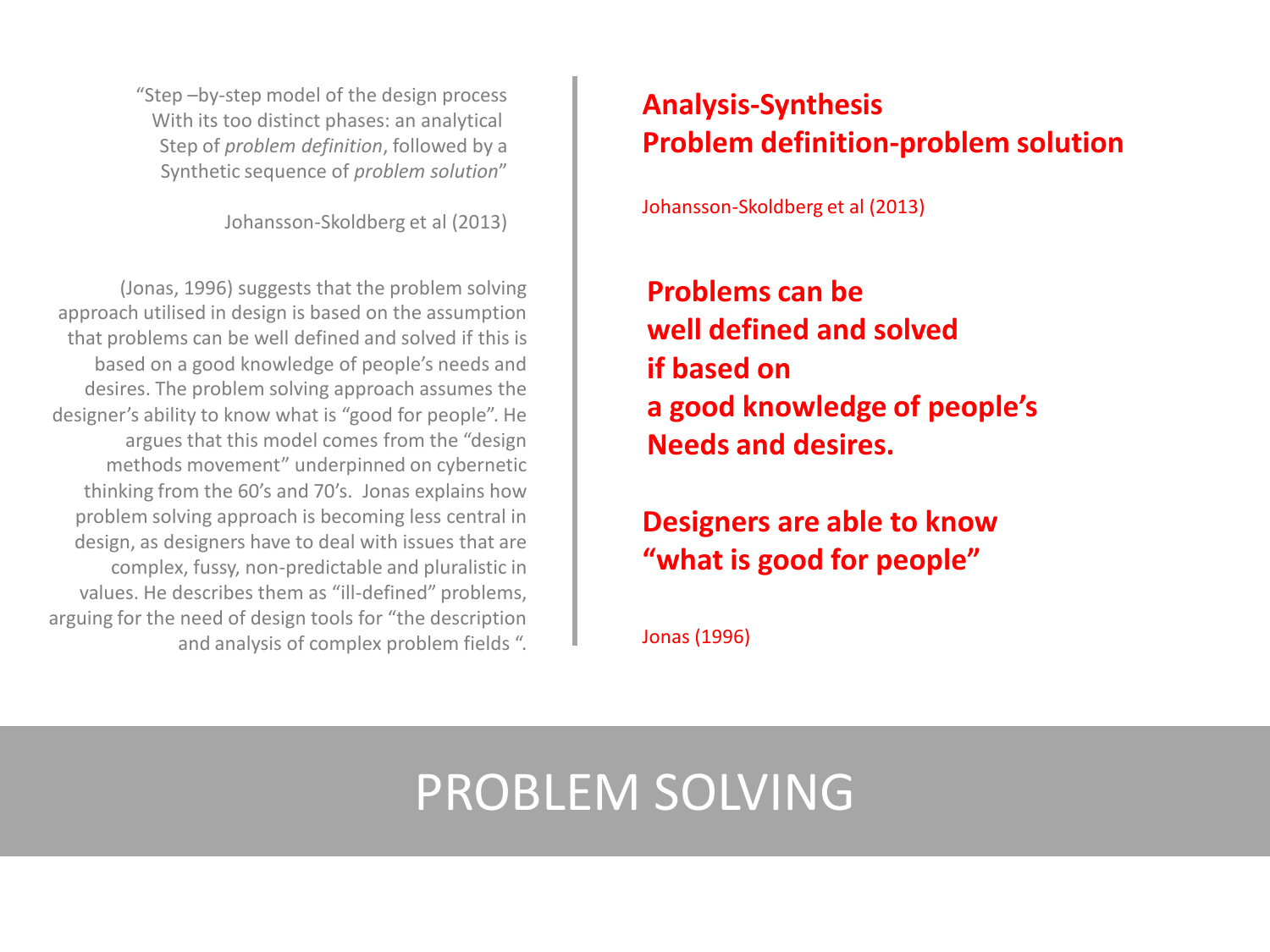(Jonas, 1996) suggests that the problem solving approach utilised in design is based on the assumption that problems can be well defined and solved if this is based on a good knowledge of people's needs and desires. The problem solving approach assumes the designer's ability to know what is "good for people". He argues that this model comes from the "design methods movement" underpinned on cybernetic thinking from the 60's and 70's.

Jonas explains how problem solving approach is becoming less central in design, as designers have to deal with issues that are complex, fussy, nonpredictable and pluralistic in values. He describes them as "ill-defined" problems, arguing for the need of design tools for "the description and analysis of complex problem fields ". **COMPLEX FUSSY NON-PREDICTABLE PLURALISTIC IN VALUES**

**"ILL DEFINED" PROBLEMS**

#### **Design tools for "the description and analysis of complex problem fields "**

Jonas (1996)

### PROBLEM SOLVING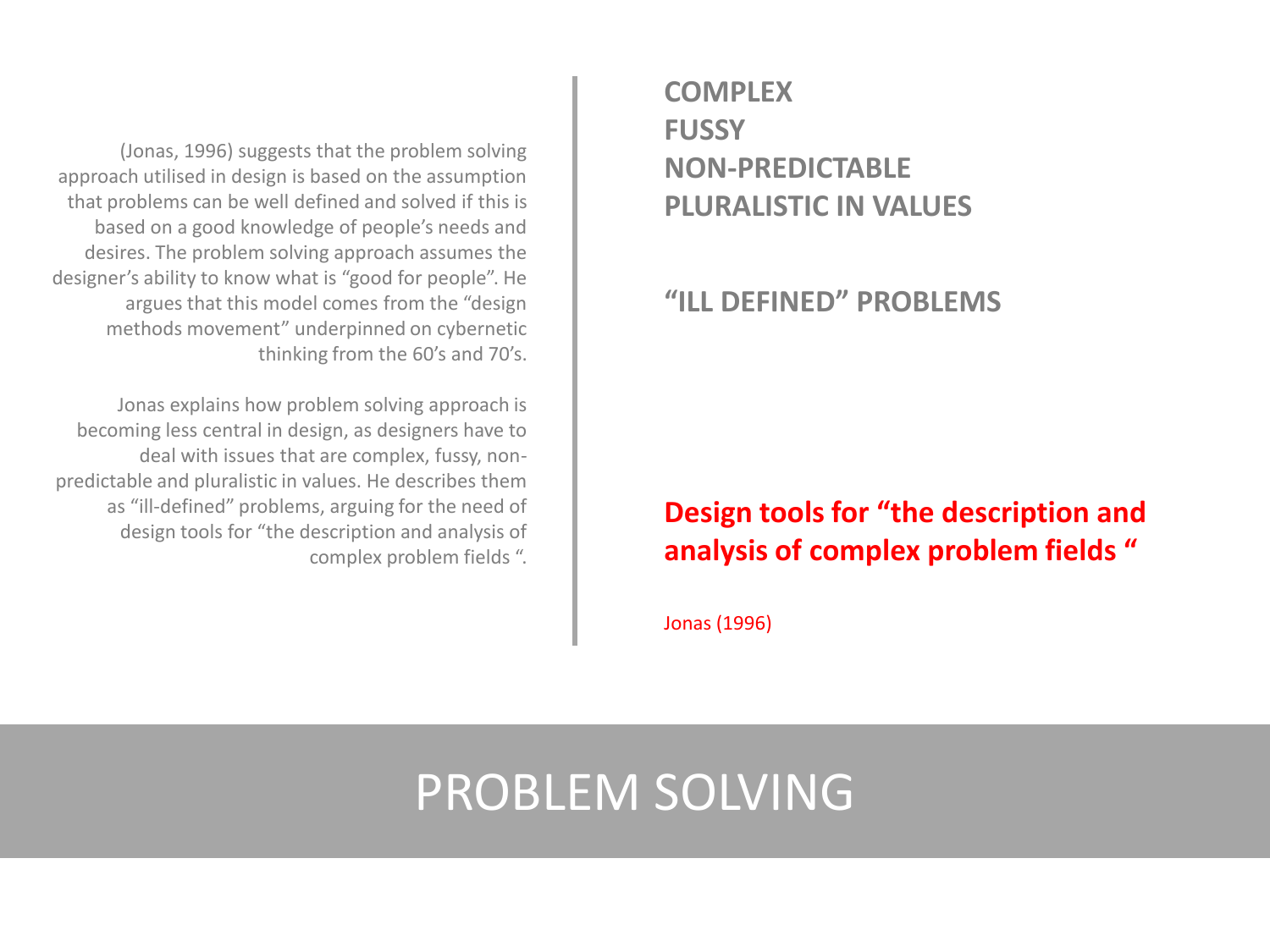(Nelson & Stolterman, 2012) argue the existing of two distinctive scholar discourses around the idea of systems. They identifies systems from an epistemological stance when is an "embodied way of thinking" or from an ontological stance when system is "the thing that is thought about".

The ontological stance refers to the "understanding of systems as "real things"" and is located within the confines of system science and the scientific method. The epistemological refers to a "systemic inquiry approach", which focuses on a way of thinking that enables different fields of focused enquiry to be related to each other".

This study takes the view of system thinking as a way of thinking and understanding phenomena.

#### **Epistemological stance**

#### **"Systemic inquiry approach"**

**"A way of thinking that enables different fields of focused enquiry to be related to each other"**

Nelson & Stolterman (2012)

## SYSTEM THINKING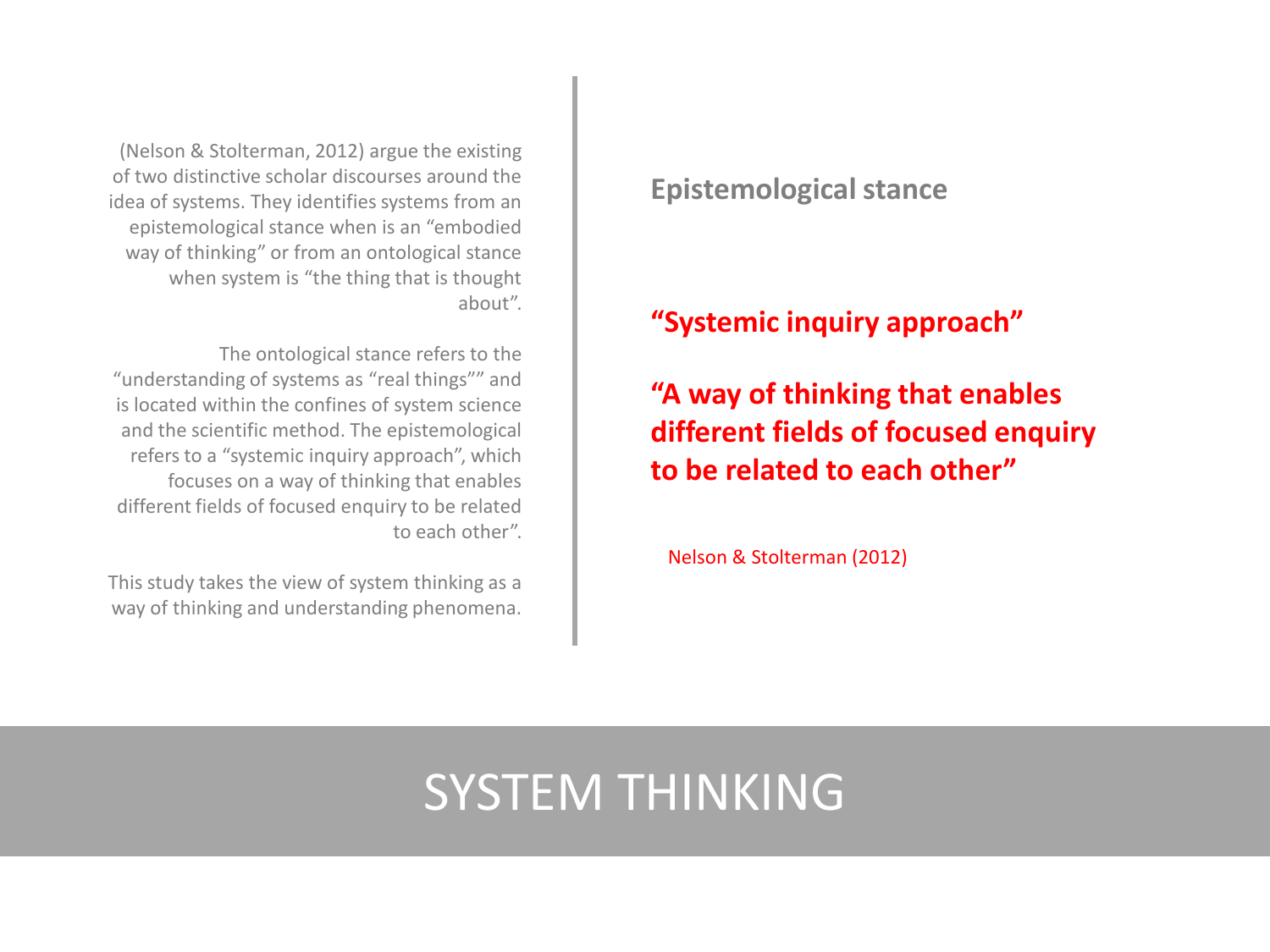**System thinking paradigm**

**It is a ""world view" – seeing things holistically and interconnected"** 

Maani & Maharaj (2002)

#### SYSTEM THINKING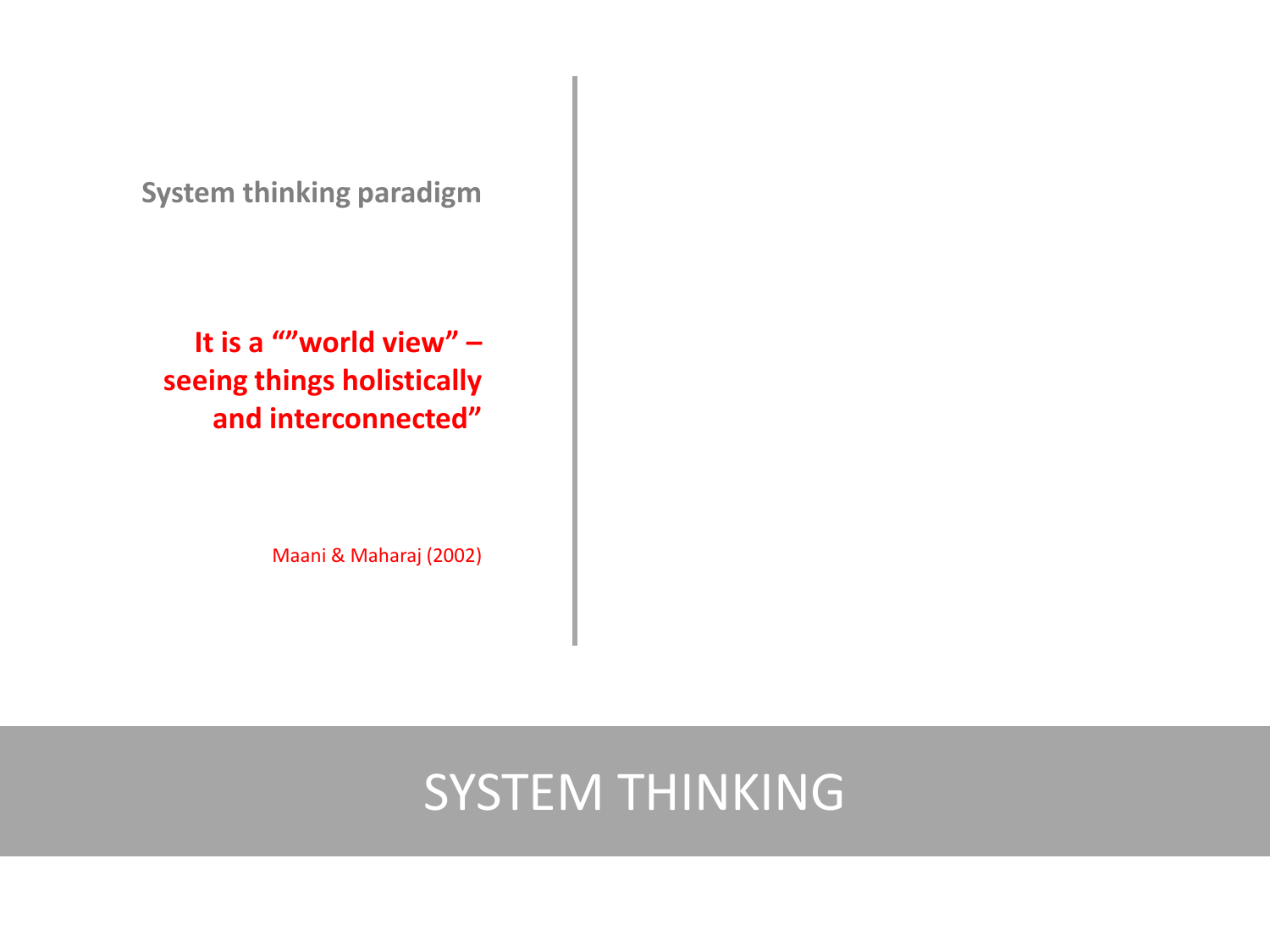#### **Ways of thinking about service**



#### SERVICES DESIGN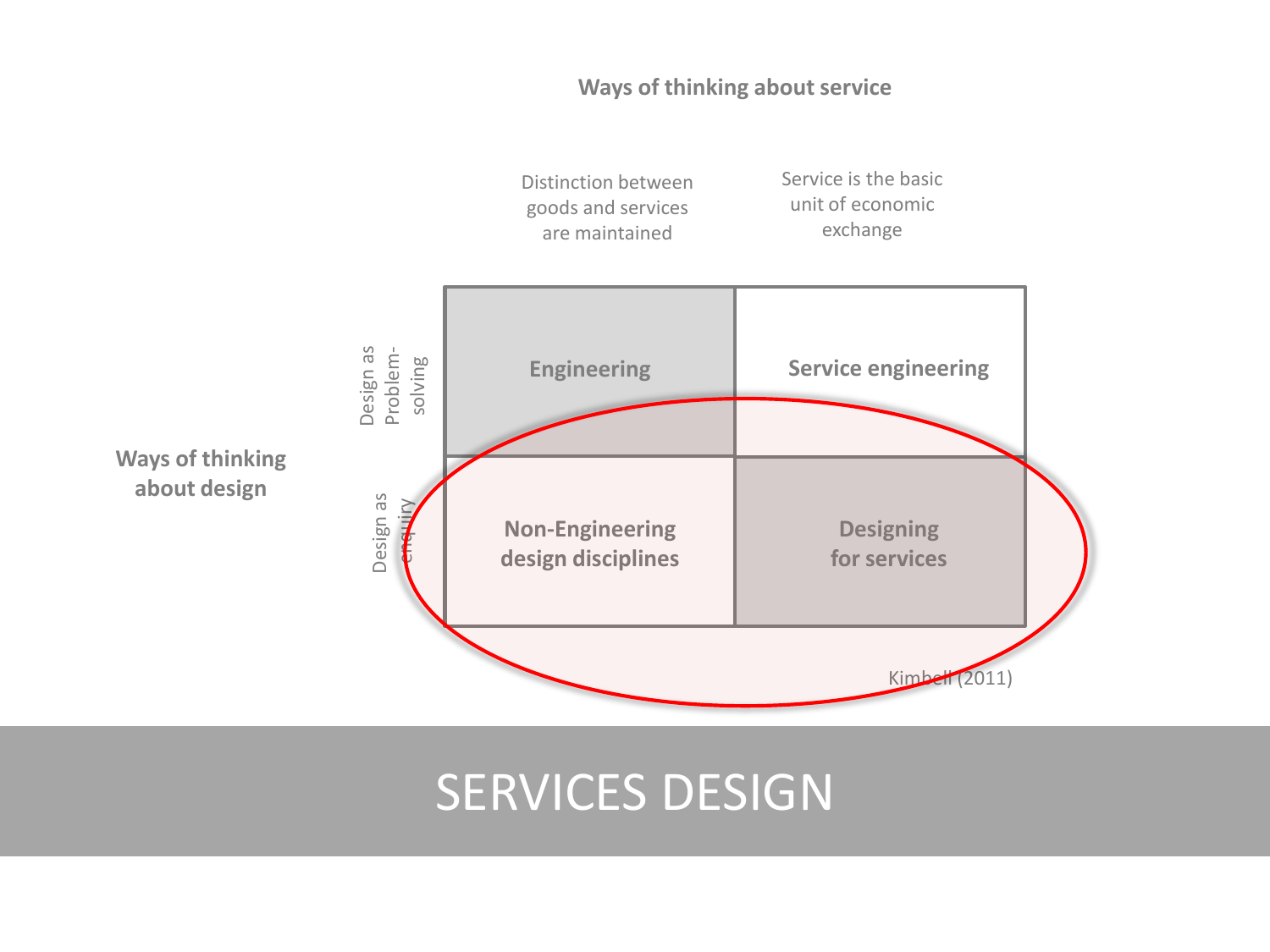**"services are a complex and Multifaceted phenomena"**

**That encompass interrelated aspects:**

**Environment Domain Activities Tools and Artefacts Goals Agents, Collaborations and Groups Value(s) and Effectiveness**

**Wild (2007)**

This suggests the need of a **system thinking** 

approach for the design of services and deals with the complexity of services.

# SERVICES DESIGN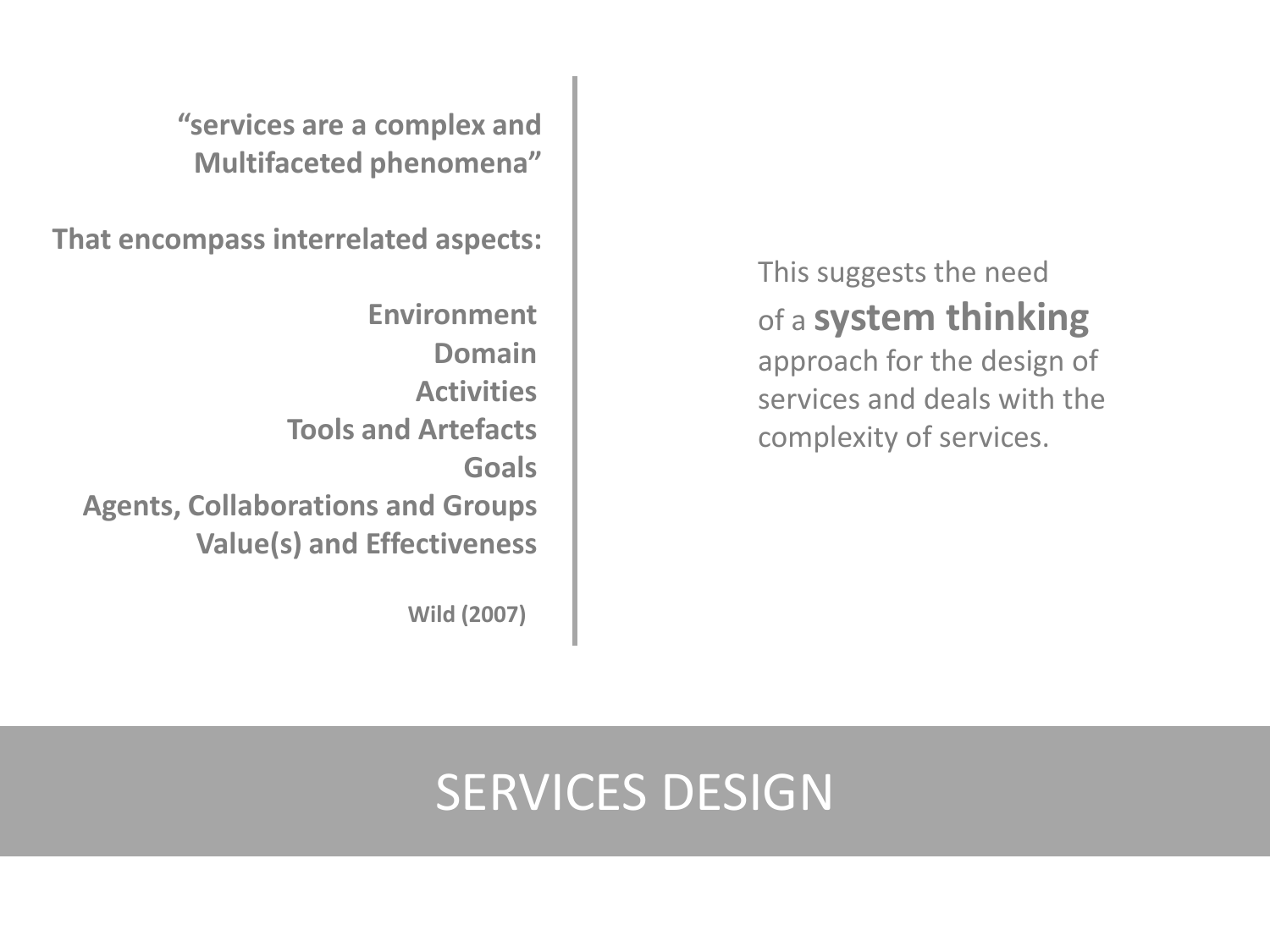| Co-founder                        | UK                                                  | live work                           |
|-----------------------------------|-----------------------------------------------------|-------------------------------------|
| Director, Co-Design               | Australia<br>RED ⊨<br><b>Design</b><br>Couricil     | <b>BOLD IDEAS, BETTER LIVES.</b>    |
| Director, User Experience         | UK<br><b>Design</b><br>Council                      |                                     |
| Co-founder and Director of Design | THE GUASCON<br>SCHOOL! I ABL<br><b>UK</b><br>Nesta. | SNOOK <sup>18</sup>                 |
| Founder/Director                  | Netherlands                                         | EXEEPT<br>INTEGRATED SUSTAINABILITY |
|                                   | <b>DESIGNERS</b>                                    |                                     |
|                                   |                                                     |                                     |

*Who the interviewees are?*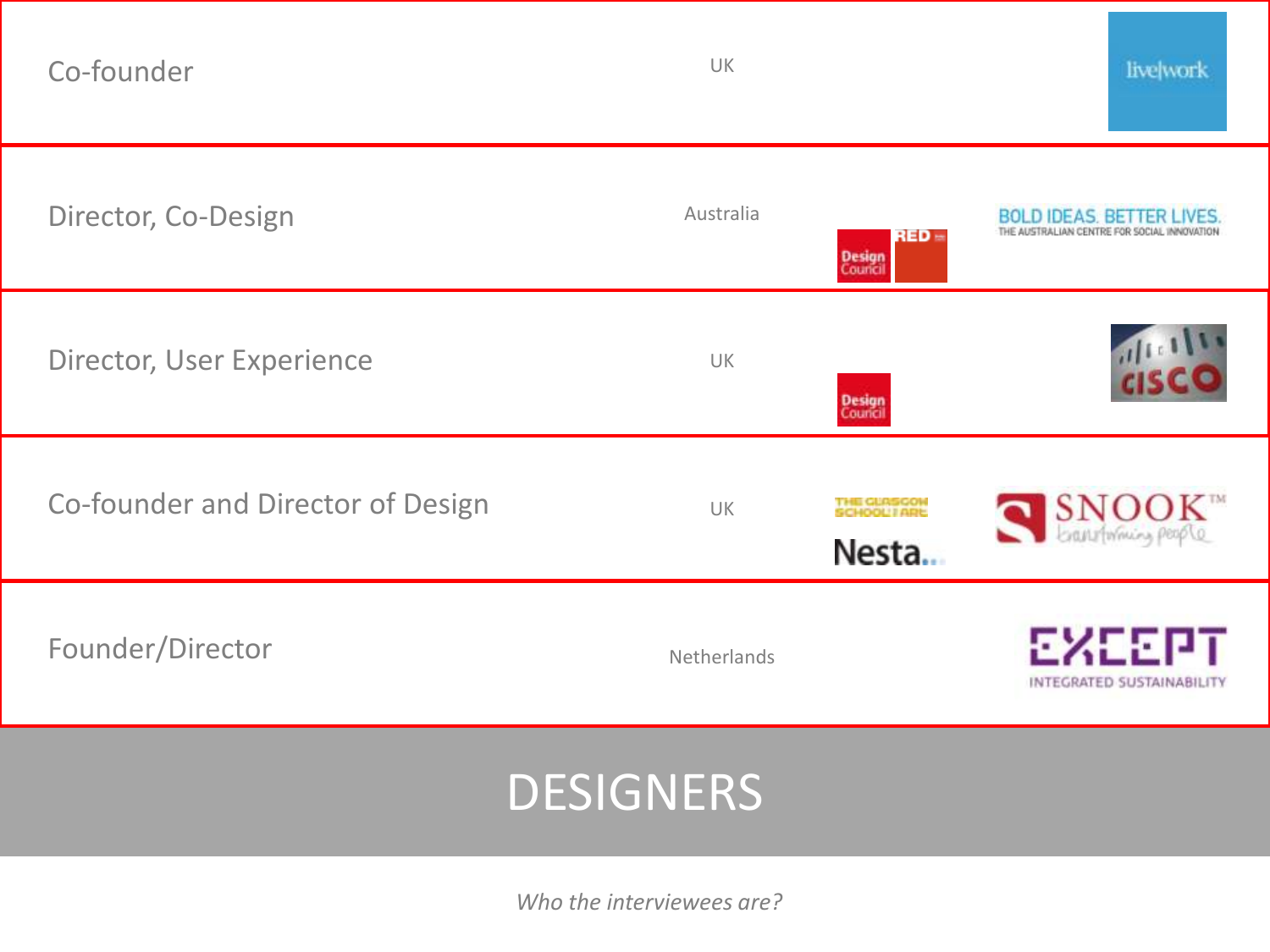

# DESIGNERS/shift

*Who the interviewees are?*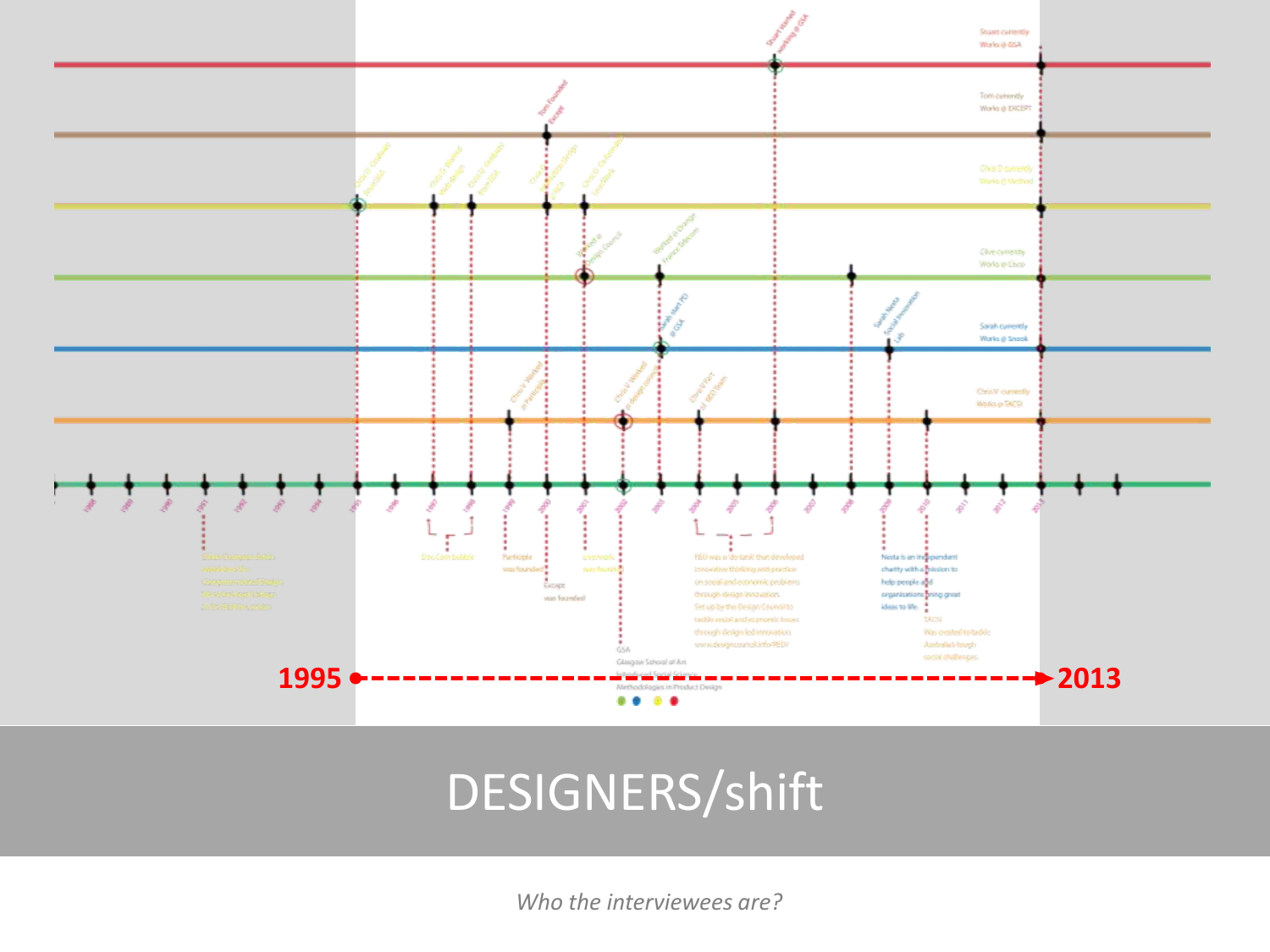**CONCEPT** Understand interviewees' perceptions about the relevant concepts by which they might articulate their views. (On products, services, service design)

**SHIFT** Understand interviewees' perceptions on their (and the) shift from product design to services design (Drivers, Development, influences)

**DESIGN THINKING** Understand interviewees' perceptions about the potential changes in their design thinking and approach, particularly in relation to problem solving and system thinking. (In the context of the shift from designing products to designing services)

#### INTERVIEWS- What we wanted to know?

*1.1-Draw your design process for products and for services*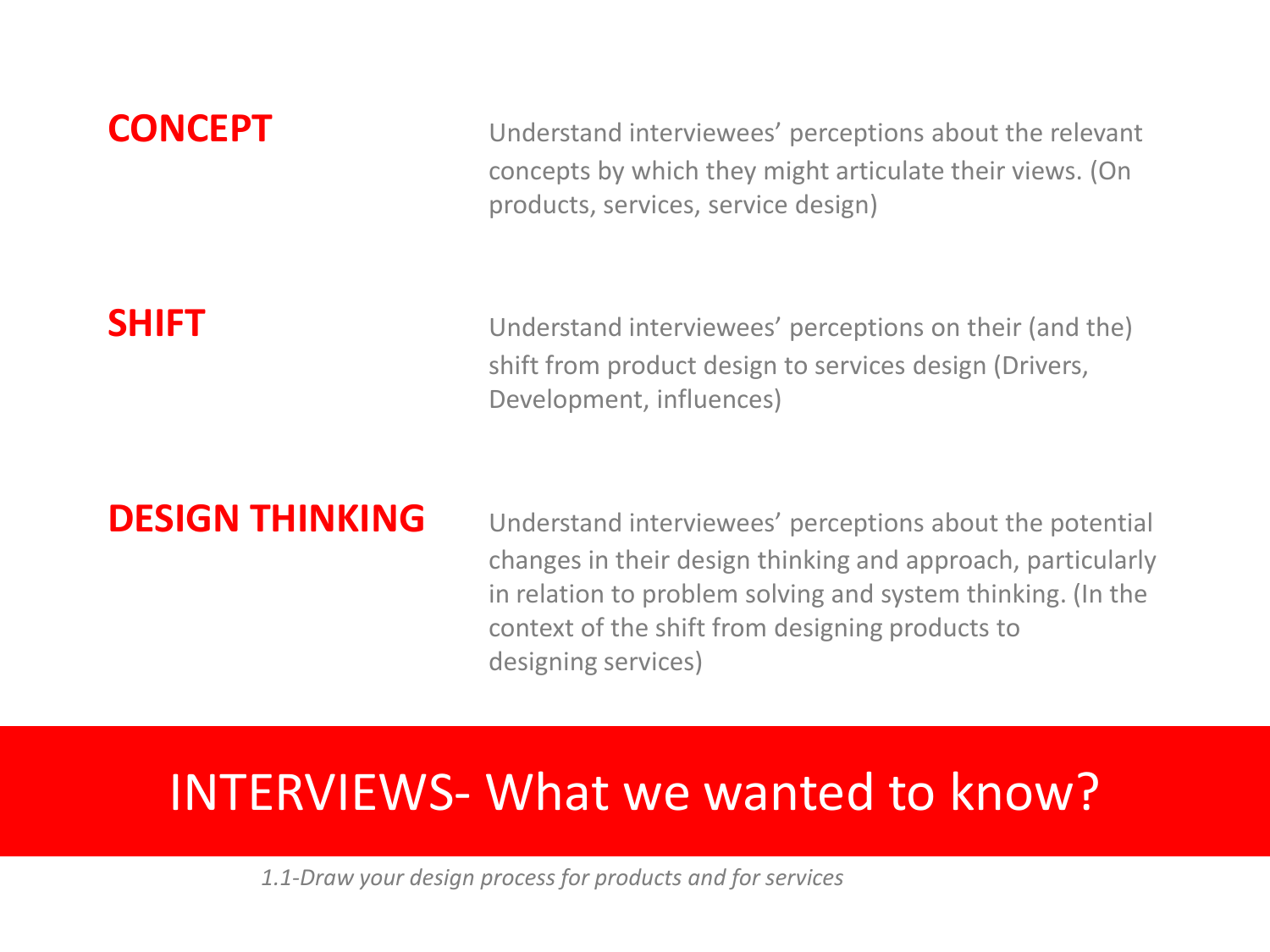|                                       | <b>PRODUCT</b>                                                | <b>SERVICE</b>                        |  |
|---------------------------------------|---------------------------------------------------------------|---------------------------------------|--|
| Interdependence                       | Can deliver services                                          | Ecosystems that contain products      |  |
| Complexity and number of interactions | Simpler and single interaction                                | More complex and multiple interaction |  |
| <b>Movement Character</b>             | <b>Static</b>                                                 | Dynamic                               |  |
| Scope width                           | Narrower                                                      | Wider                                 |  |
| Tangibility Physical character        | Tangible<br>Intangible                                        |                                       |  |
| Relationship with problems            | Mean by which problems are resolved                           |                                       |  |
| Relevance of differentiation          | Irrelevant to customers/Relevant to design academics/thinkers |                                       |  |

## PRODUCT VS SERVICE

*1-What is the difference between a product and a service?*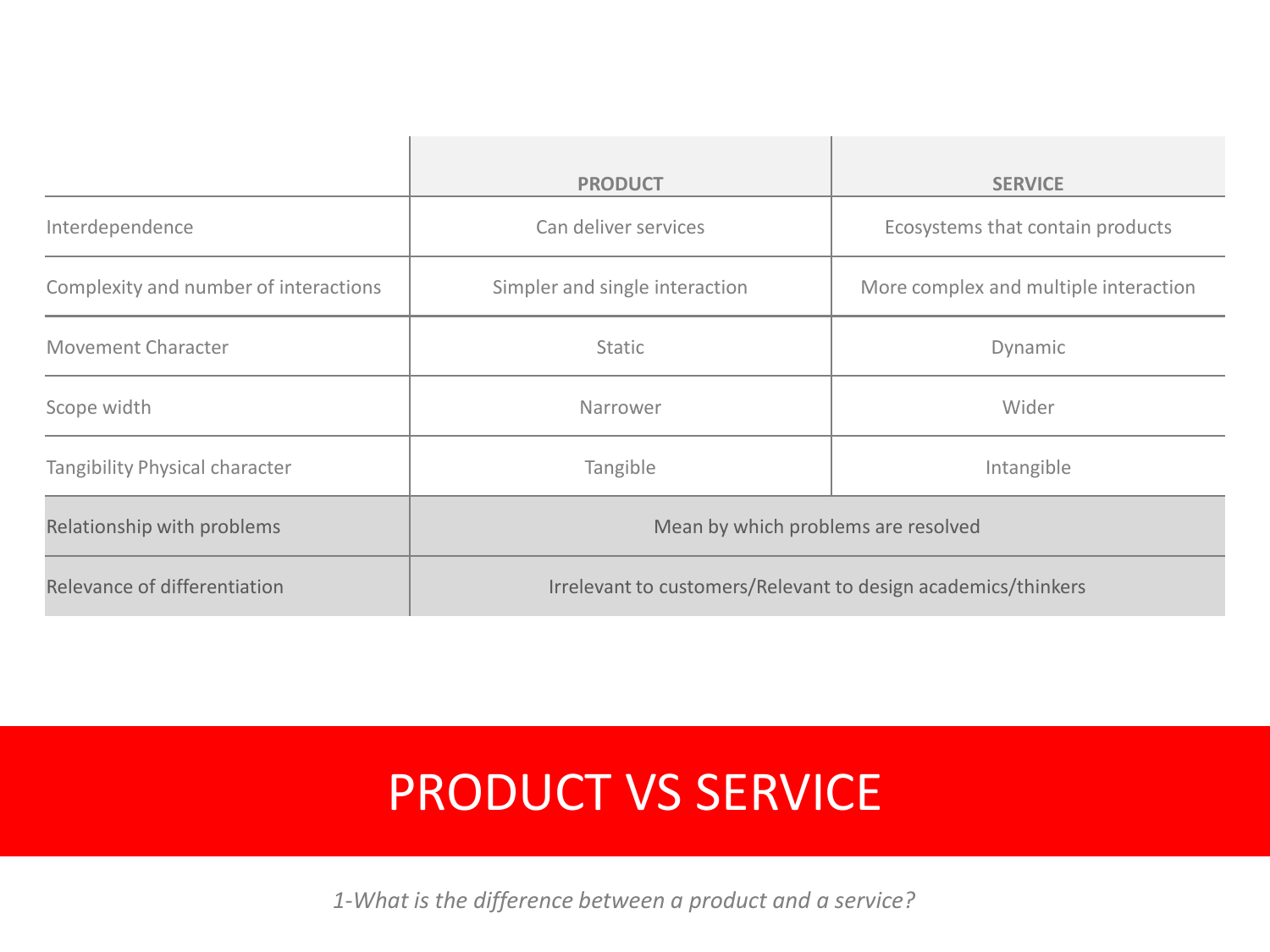

#### DESIGNING A PRODUCT VS DESIGNING A SERVICE

*1.1-Draw your design process for products and for services*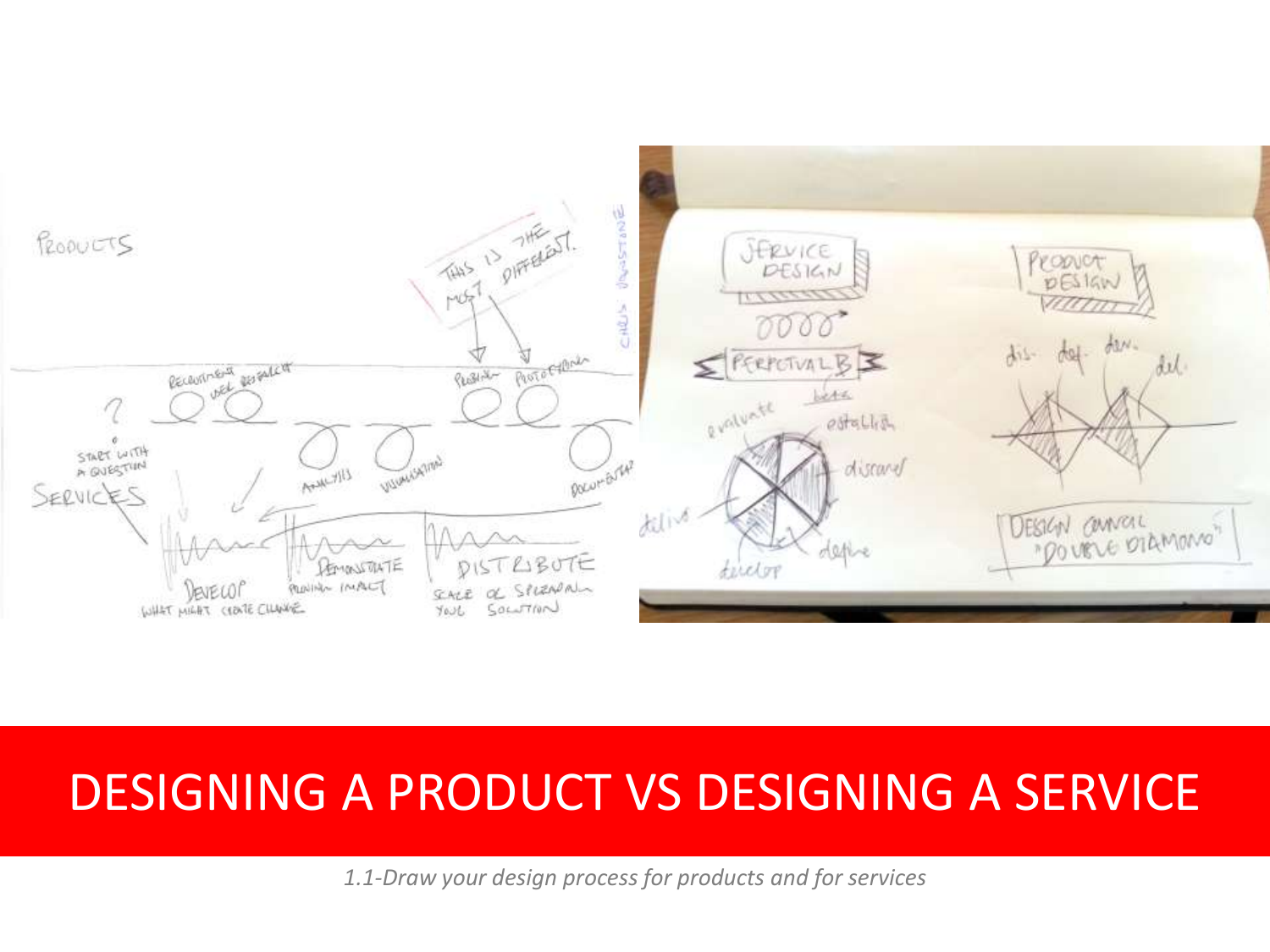|                                | <b>Designing a Product</b>                      | <b>Designing a Service</b>                              |  |
|--------------------------------|-------------------------------------------------|---------------------------------------------------------|--|
| <b>Craft and Technique</b>     | related to "manufactured" character of products | related to organisational change and "back-end systems" |  |
| Complexity                     | Simple process                                  | Complex process                                         |  |
| Prototyping                    | Models, renders, mock-ups, etc                  | Scaled down services (Pilot)                            |  |
| <b>Constrains/deliverables</b> | Defined set of constrains                       | Broader set of deliverables                             |  |
| steps/length/end point         | Fewer/shorter/final design spec                 | More/longer/implementation-running-beta                 |  |

#### DESIGNING A PRODUCT VS DESIGNING A SERVICE

*2- How different is to design a product than a service?*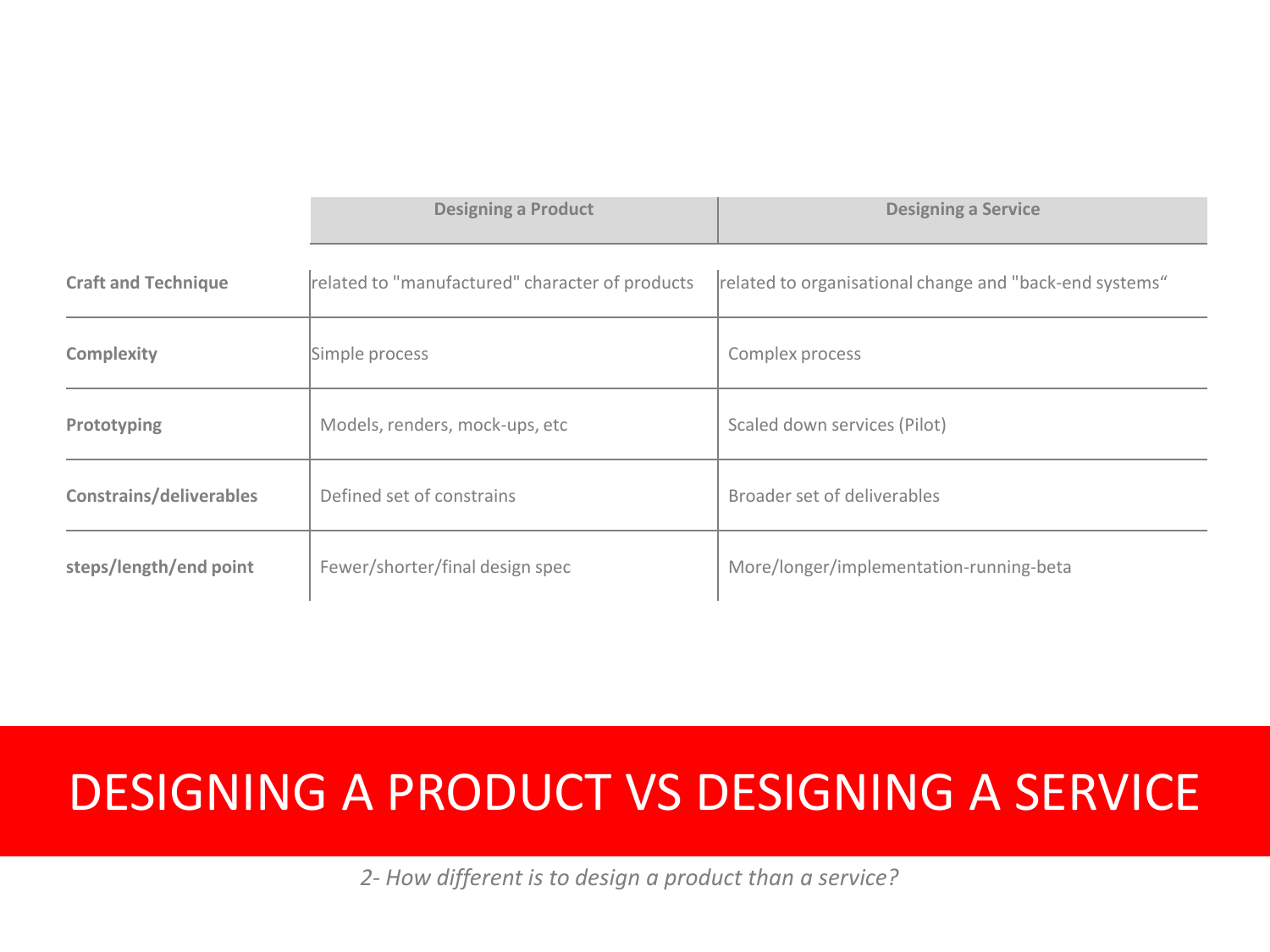|                                                               | Focus on Experience                                                                                                             |  |  |
|---------------------------------------------------------------|---------------------------------------------------------------------------------------------------------------------------------|--|--|
|                                                               | Understanding the importance of user insights                                                                                   |  |  |
| <b>Designers approach</b>                                     | Seeking to improve products by enabling user involvement in service-like systems                                                |  |  |
|                                                               | Increasing interest of government in developing innovative ways of approaching<br>social issues                                 |  |  |
| <b>Government agenda</b>                                      | Increasing interest of government in improving processes of civil participation<br>(Voting, Citizenship ceremonies, etc.)       |  |  |
| <b>Transferable design tools</b>                              | Transferability of design methods from design consultancy to other contexts such<br>as government, organizations and charities. |  |  |
| <b>Development of new</b><br><b>Design professional areas</b> | Development and cross over of other design fields such as web development and<br>interaction design.                            |  |  |

# WHY SERVICE DESIGN?

*3- When did you start to design services and why? (What was the first service design project you did?)*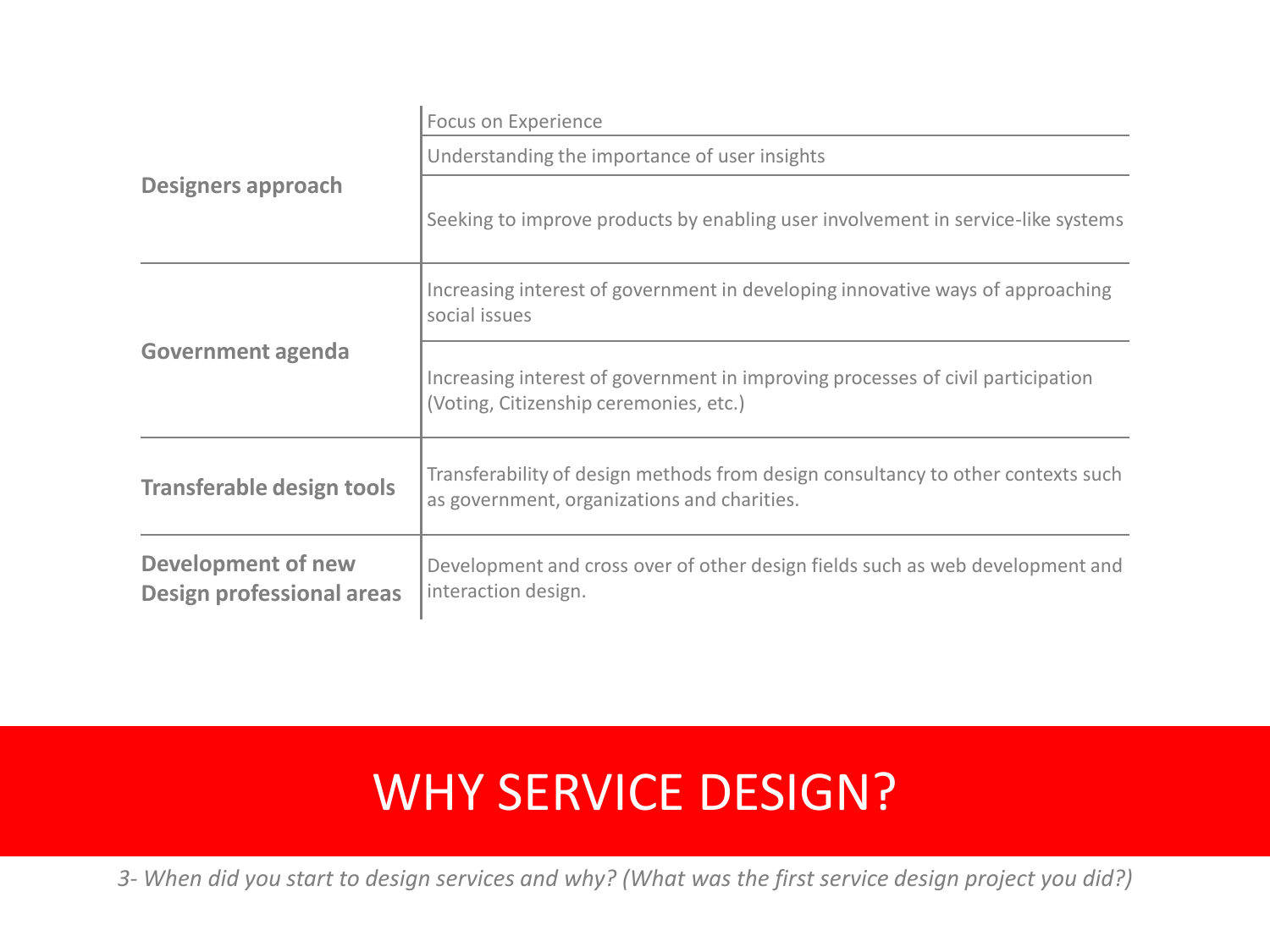|                             | <b>CV</b>                                                          | SD                             | CV                                  | <b>TR</b>                                                                                                                  | CD                                   |
|-----------------------------|--------------------------------------------------------------------|--------------------------------|-------------------------------------|----------------------------------------------------------------------------------------------------------------------------|--------------------------------------|
| <b>Attitude</b>             | naïve view                                                         |                                |                                     |                                                                                                                            |                                      |
|                             | empathy                                                            |                                |                                     |                                                                                                                            | Empathy                              |
| Interpersonal               |                                                                    | Confidence to deal with others | Enable conversation                 |                                                                                                                            |                                      |
| <b>Research</b>             | questioning                                                        |                                | User research skills<br>Ethnography |                                                                                                                            | Ethnography                          |
| Communication               | drawing<br>scenario building<br>story telling<br>quick prototyping | visual communication           | Service prototyping                 |                                                                                                                            |                                      |
| <b>Participatory design</b> |                                                                    | Co-creation ability            | Co-design<br>Face to face design    |                                                                                                                            |                                      |
| <b>Aesthetics</b>           | sense of making things<br>beautiful                                |                                |                                     |                                                                                                                            |                                      |
| <b>Business related</b>     |                                                                    |                                | business<br>modelling/innovation    | Business planning and<br>management                                                                                        | <b>Business</b>                      |
| <b>Thinking</b>             |                                                                    | Deal with complexity           | Segmentation<br>Analytical skills   | <b>Complex system thinking</b><br><b>System thinking</b><br><b>System mapping</b><br>Value flows<br>Understanding patterns | Being able to interpret<br>customers |
| <b>Knowledge</b>            |                                                                    |                                | programme theory and logic          | Sociology                                                                                                                  | Interaction<br>project management    |
| Interdisciplinary           |                                                                    |                                |                                     |                                                                                                                            | Interdisciplinary                    |

## DESIGN SKILLS FOR DESIGNING SERVICES

*4-What design skills have you developed to design services?*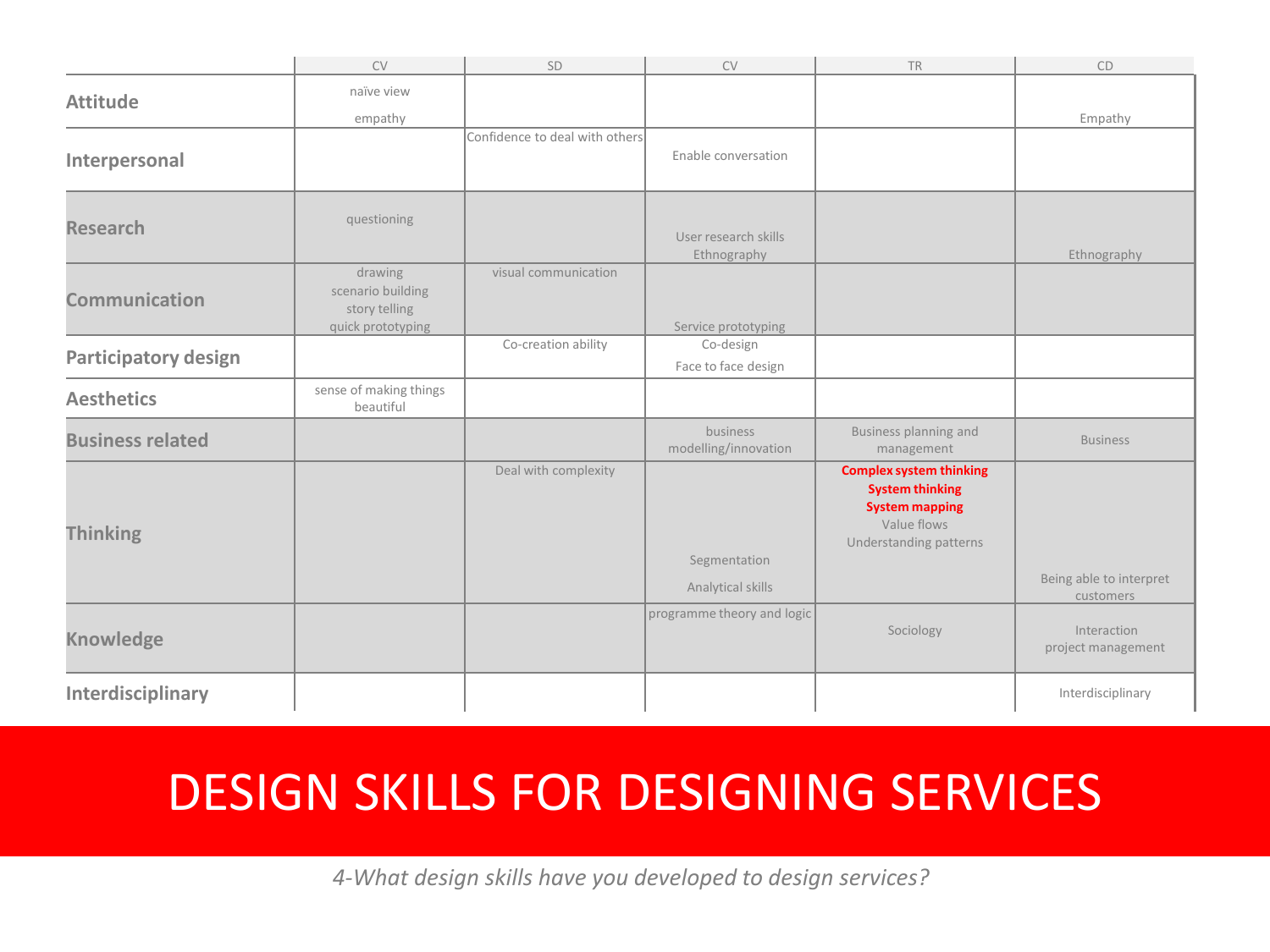

## PRODUCT TO SERVICE Influences

*5-There has been a shift from product to services design. What has influenced this shift?*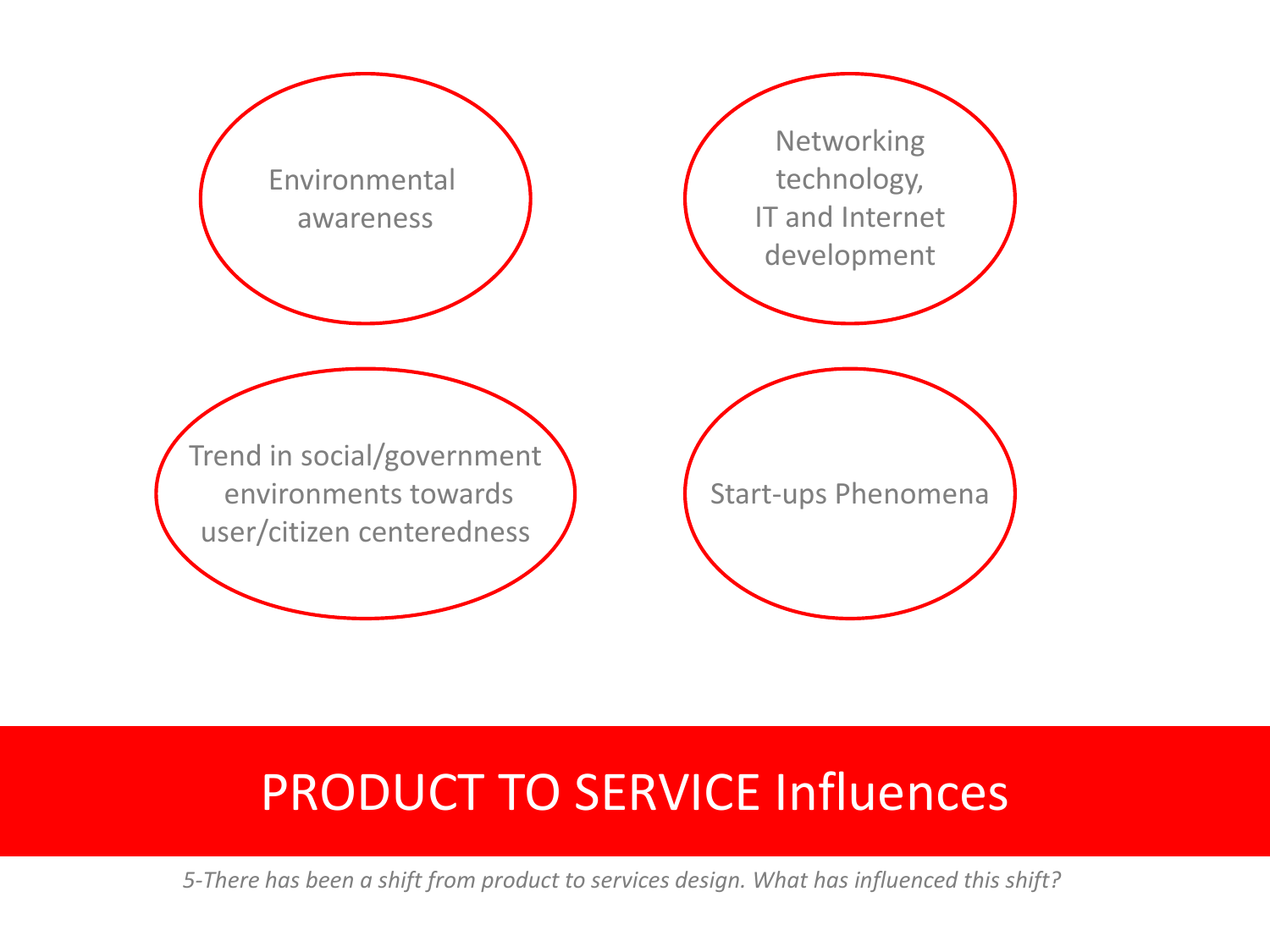

### DESIGN PRACTICE CHANGE

*6-How the professional practice has changed with the design of services? (Has the nature of your work changed?)*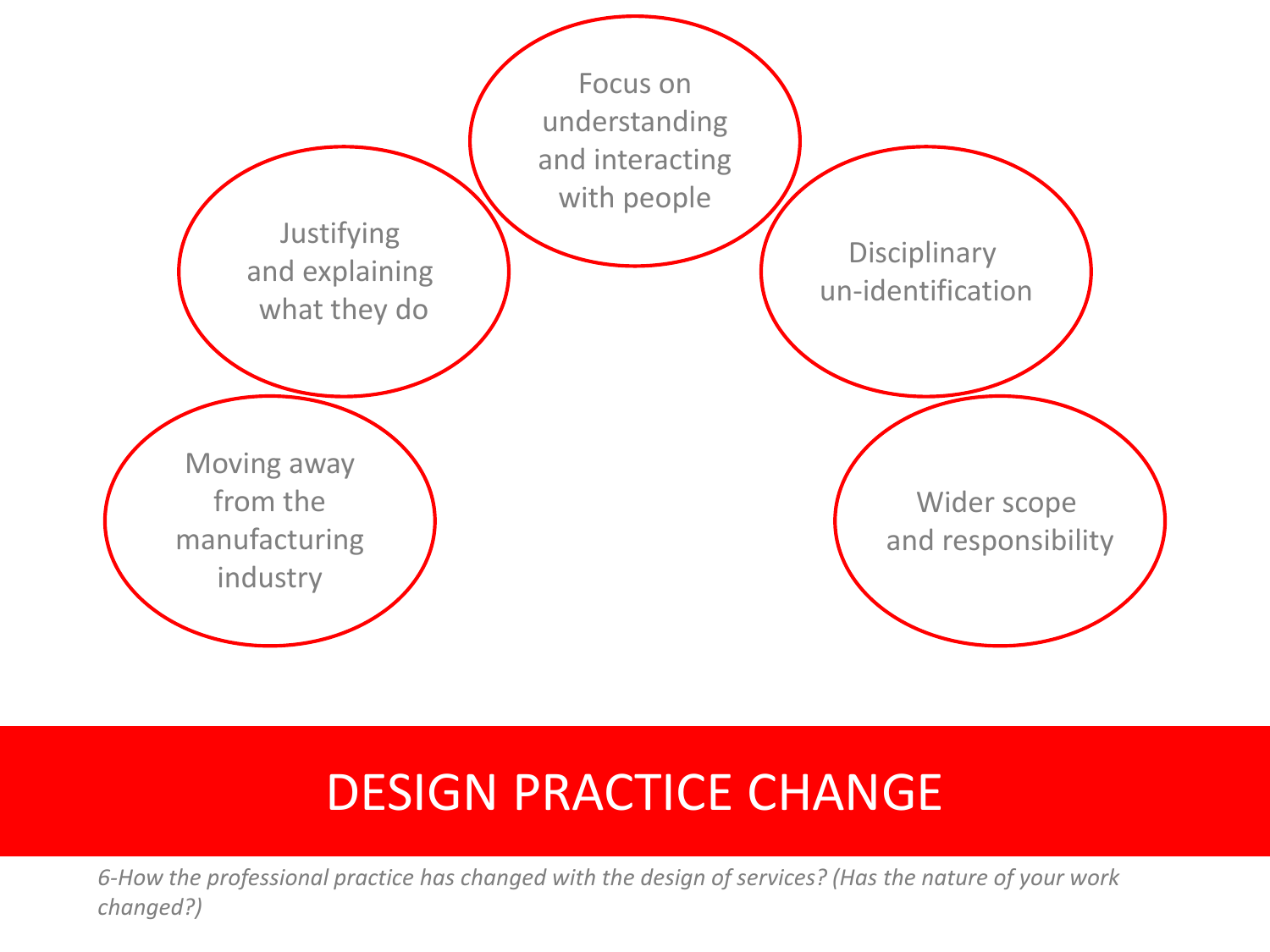|                   | <b>Product</b>      |             |              |           |             |
|-------------------|---------------------|-------------|--------------|-----------|-------------|
|                   | CG                  | SD          | <b>CV</b>    | <b>TR</b> | CD          |
| Function          | Function            |             |              |           |             |
| <b>Aesthetics</b> |                     | Detail      | Style        |           |             |
| Interaction       | Interaction/feature |             | Interactions |           |             |
| Form              | Form                |             | Form         |           |             |
| Object            |                     | Object      |              |           | Artefact    |
| Materiality       |                     | Material    |              |           | Material    |
| Manufacture       | Manufacturing       | Manufacture |              |           |             |
| Consumption       |                     |             |              |           | Comsumption |
| <b>User</b>       | People              |             | market       |           | user-needs  |
| Ownership         |                     |             |              |           | Ownership   |
| Competition       |                     |             | Competition  |           |             |

|                        | <b>Service</b>           |              |                        |                    |                  |
|------------------------|--------------------------|--------------|------------------------|--------------------|------------------|
|                        | CG                       | <b>SD</b>    | <b>CV</b>              | $TR*$              | CD               |
| Centre of activity     | Value/Proposition        |              |                        |                    | Data             |
| <b>User</b>            | Person/context           |              | Face to Face           |                    | User Cap./Access |
| Network                | Touch-Points/Eco-system  | Eco-system   |                        | Full spectrum      | Network          |
| Description            | Journey/design Vision    | Umbrella     |                        |                    |                  |
| Organisation           |                          | Organisation |                        |                    |                  |
| <b>Business Models</b> |                          |              | <b>Business Models</b> | Bottom up/Top-down |                  |
| System                 | Architecture of delivery | Holistic     |                        | Systemic           |                  |
| Multidisciplinary      |                          |              |                        | Multidisciplinary  |                  |
| Task/output            |                          | Delivery     | Change/roles/Scenes    |                    | Contribution     |
| Process                |                          |              |                        | Iterative          |                  |

*\*Same for product*

## THINKING PRODUCT/THINKING SERVICE

*7-Would you be able to write 5 words to explain your design thinking when designing products and when designing services?*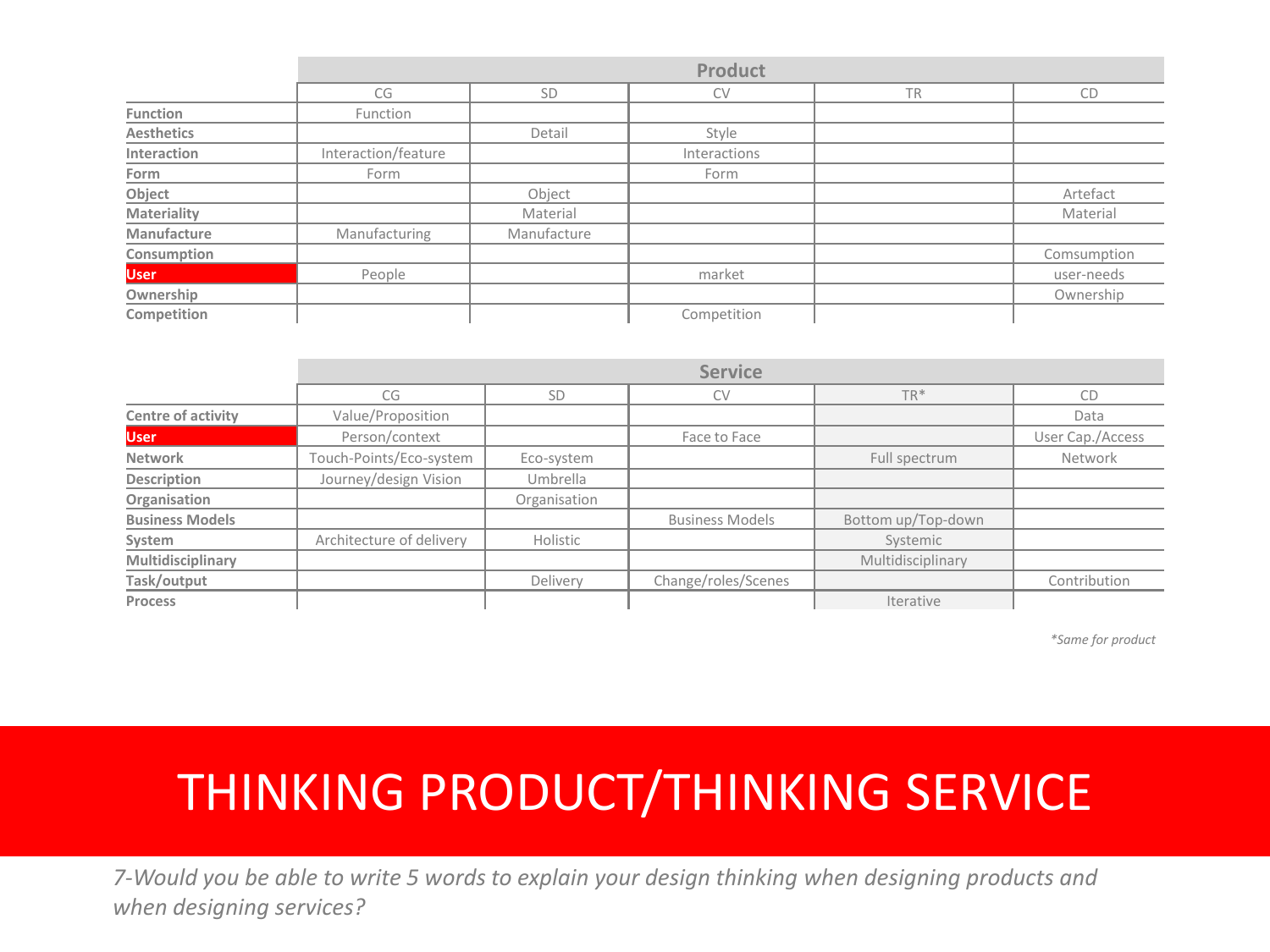

It seems also useful for the design of services

#### PROBLEM SOLVING - DESIGNING PRODUCTS

*8- Problem solving thinking is a fundamental skill for the design of products. Do you agree?*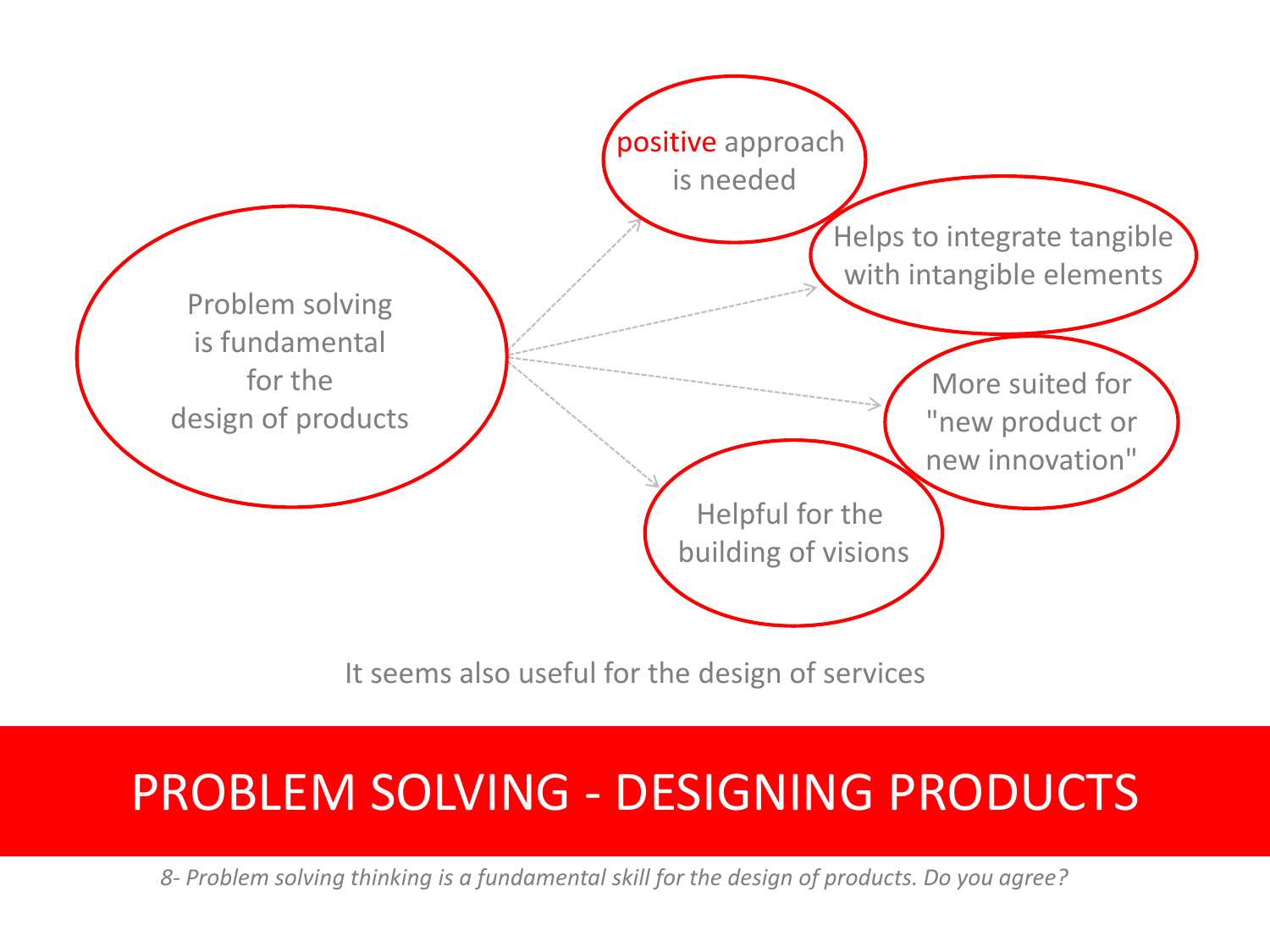

#### SYSTEM THINKING - DESIGNING SERVICE

*9- System thinking is a fundamental skill for the design of services. Do you agree? Elaborate*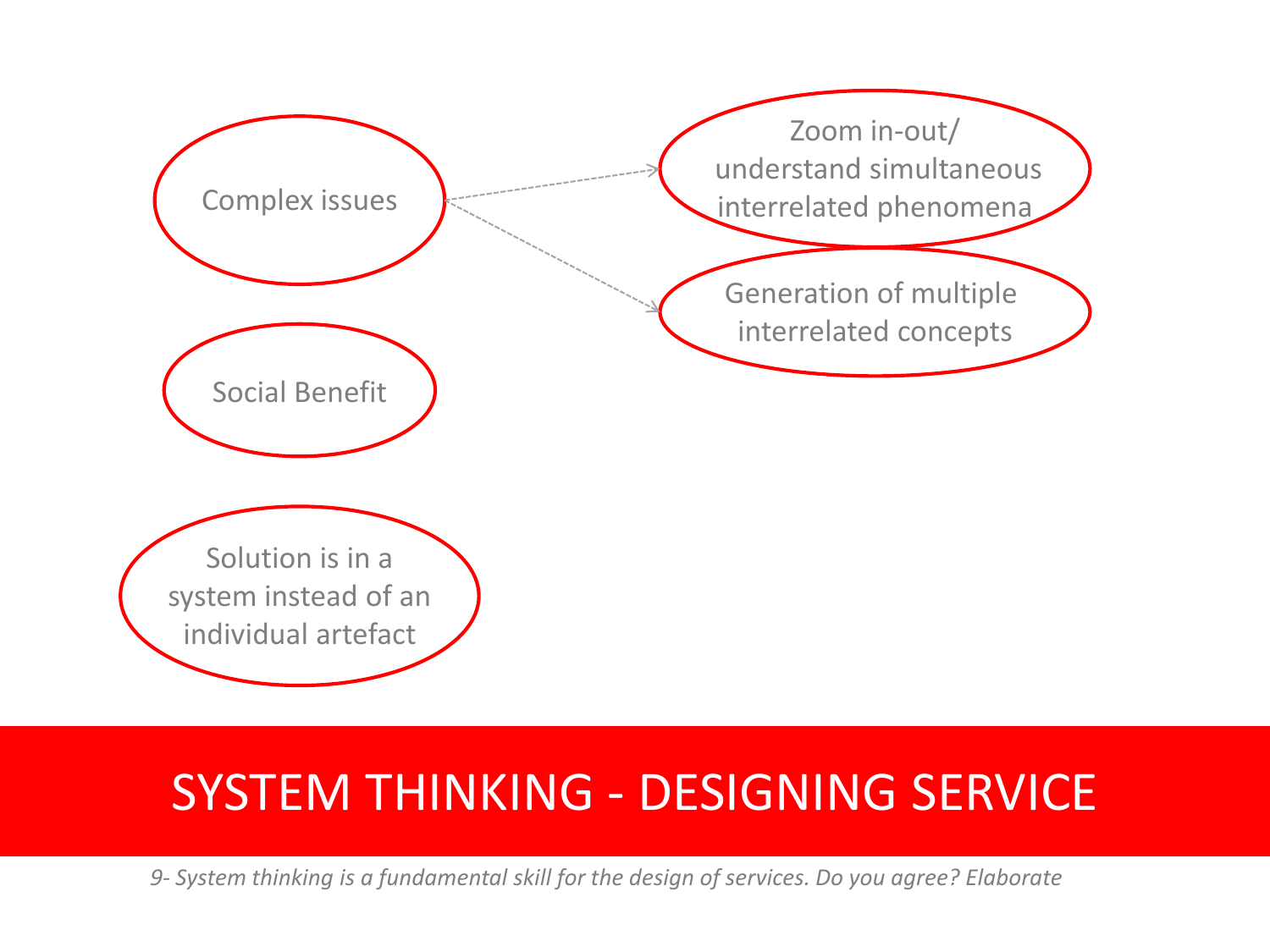|                                                     | <b>Product Design</b>                                    | <b>Services Design</b>                     |  |
|-----------------------------------------------------|----------------------------------------------------------|--------------------------------------------|--|
| <b>NATURE OF PROBLEMS</b>                           | Clear, smaller and simpler                               | Fussy, bigger and more complex             |  |
| <b>VARIABLES AND STAKEHOLDERS</b>                   | Multiple/ needs Orchestration<br>Fewer                   |                                            |  |
| <b>PURPOSE OF THINKING</b>                          |                                                          | Understand network of interacting elements |  |
| <b>INTEGRATION (in relation to problem</b><br>type) | PS & ST can be integrate for solving "wicked" problems   |                                            |  |
| <b>INTEGRATION (in relation to function)</b>        | ST: Sketches landscape for problems/PS: Address problems |                                            |  |
| <b>FUNCTION OF APPROACH</b>                         | PS solves problems/ST helps understand its repercussions |                                            |  |

**"Service design is solving a problem (using problem thinking) in the context of systems (understood by using system thinking)" TR**

# PROBLEM SOLVING VS SYSTEM THINKING

*10- How problem solving weights in comparison to system thinking, when designing products and when designing services?*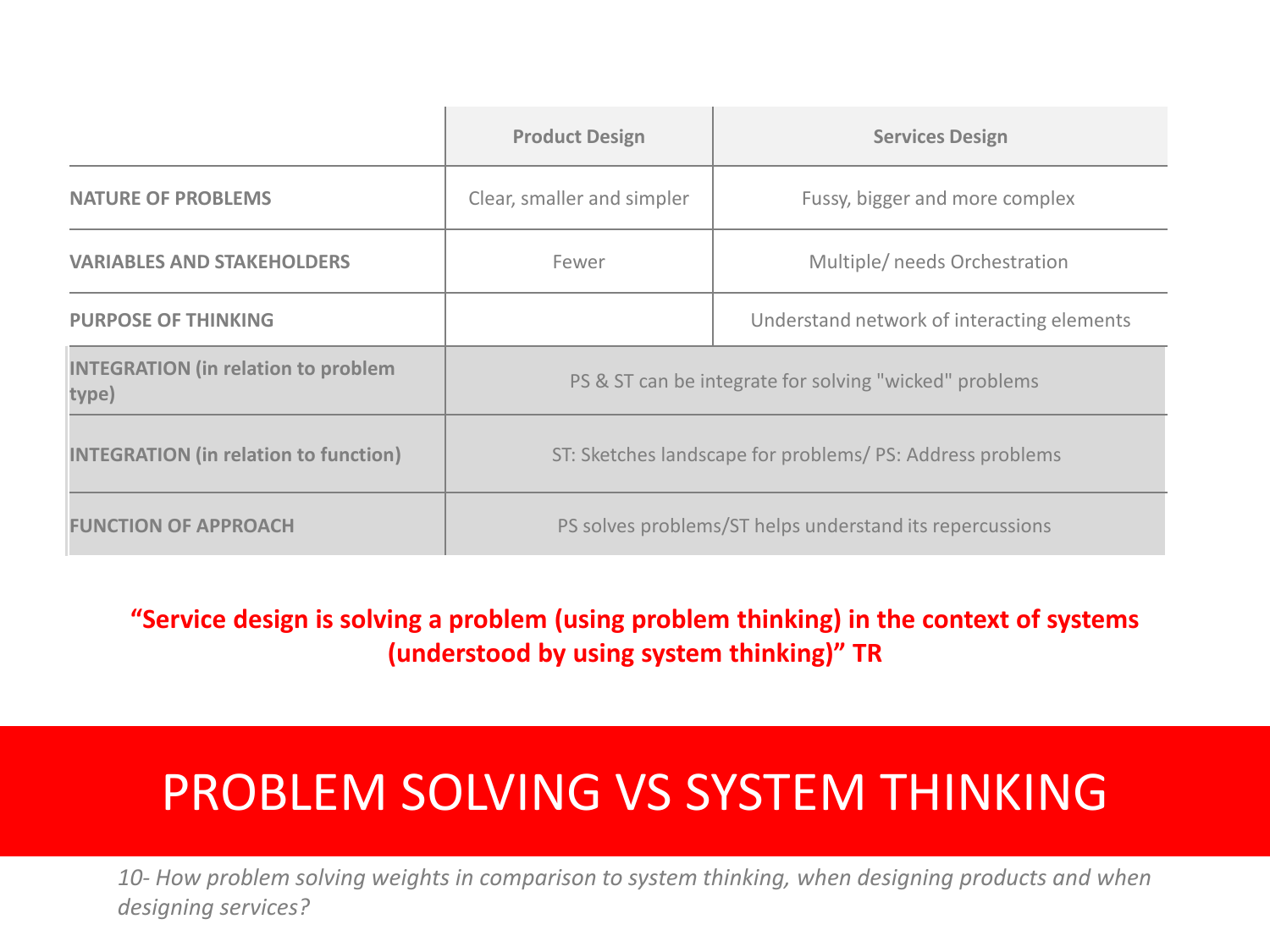Difference between product and service

#### **Products and services are integrate-able but contingent.**

Difference between product and service's design process

**Designing services is more complex than designing products**

**The design process nature changes for services: Its end Becomes fussy and its character is not finite.**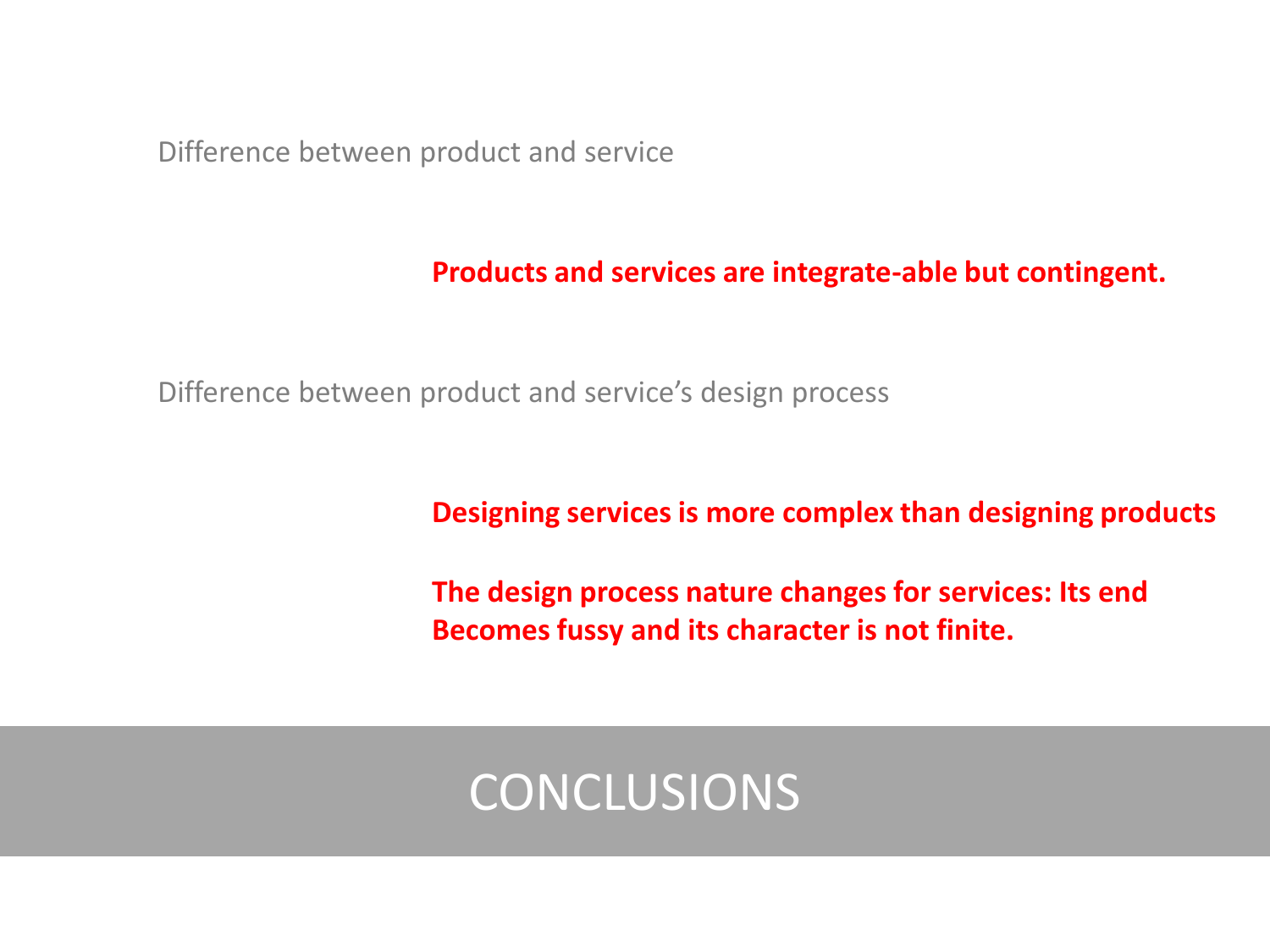What explains the shift from product design to service design

#### **Good base of transferable skills in product design Government and social drive**

Skills shift/evolution from product to service design

**System thinking is part of it, but is not clear its level of importance. There are other competing skills such as Research, collaborative, etc. that might be as important.**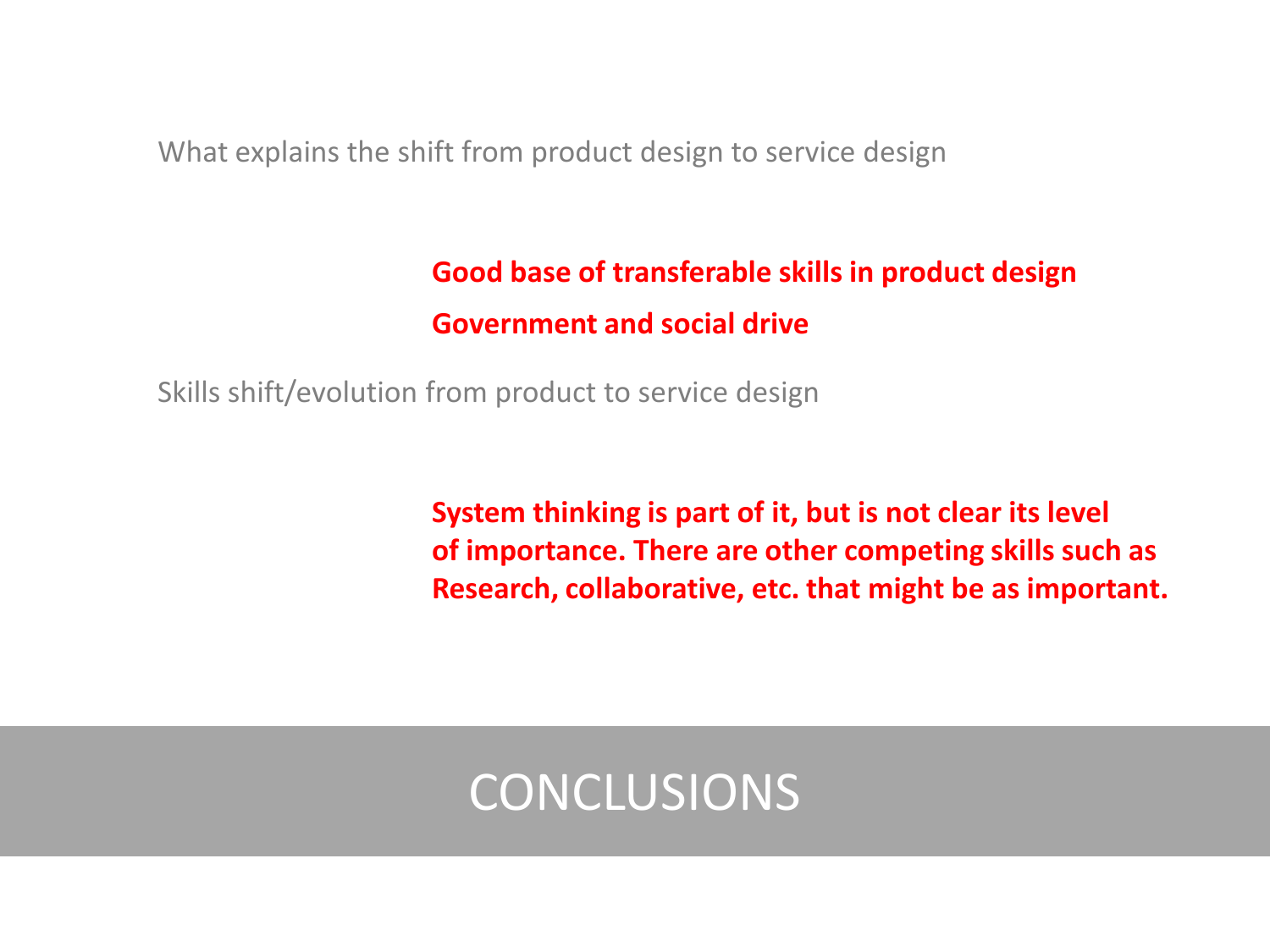Influences in the shift to product to services design

**Main factors are: Technology development, emergence of new business models, government agendas and changes on people's mainstream thinking and values.**

Changes on the professional practice of design related to the shift

**There are perceived changes on the profession scope, Reach in terms of participation and focus of activity (towards people).**

Design thinking for the design of products or services

**The design thinking concept that remains Constant in product design and services design is The USER.**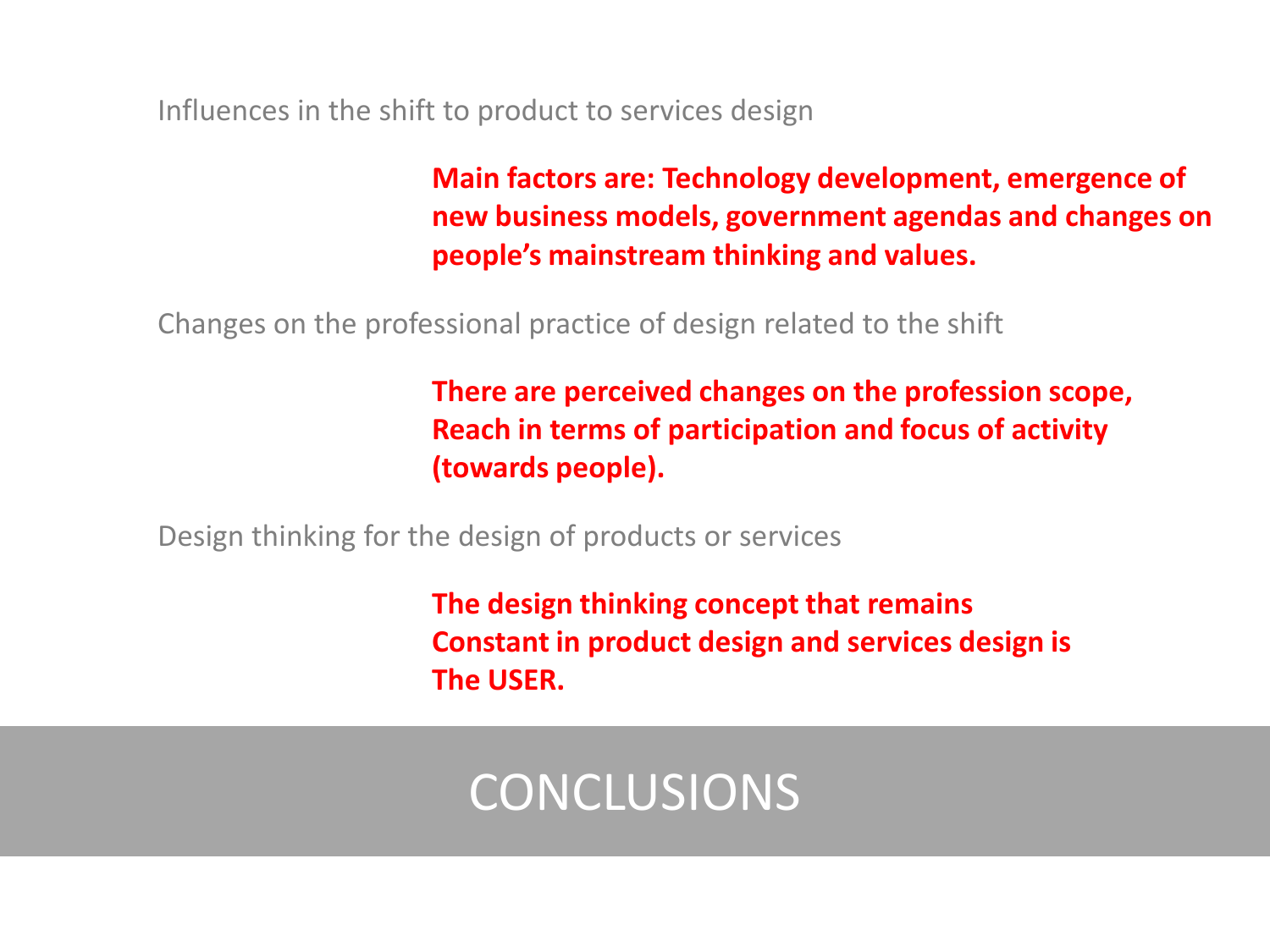Importance of problem solving for the design of products

**Problem solving is perceived as useful for the design of both, products and services**

**Problem solving is some times perceived as a negative approach.**

Importance of system thinking for the design of services

**System thinking is perceived as an important aspect of the design of services, specially for dealing with complexity.**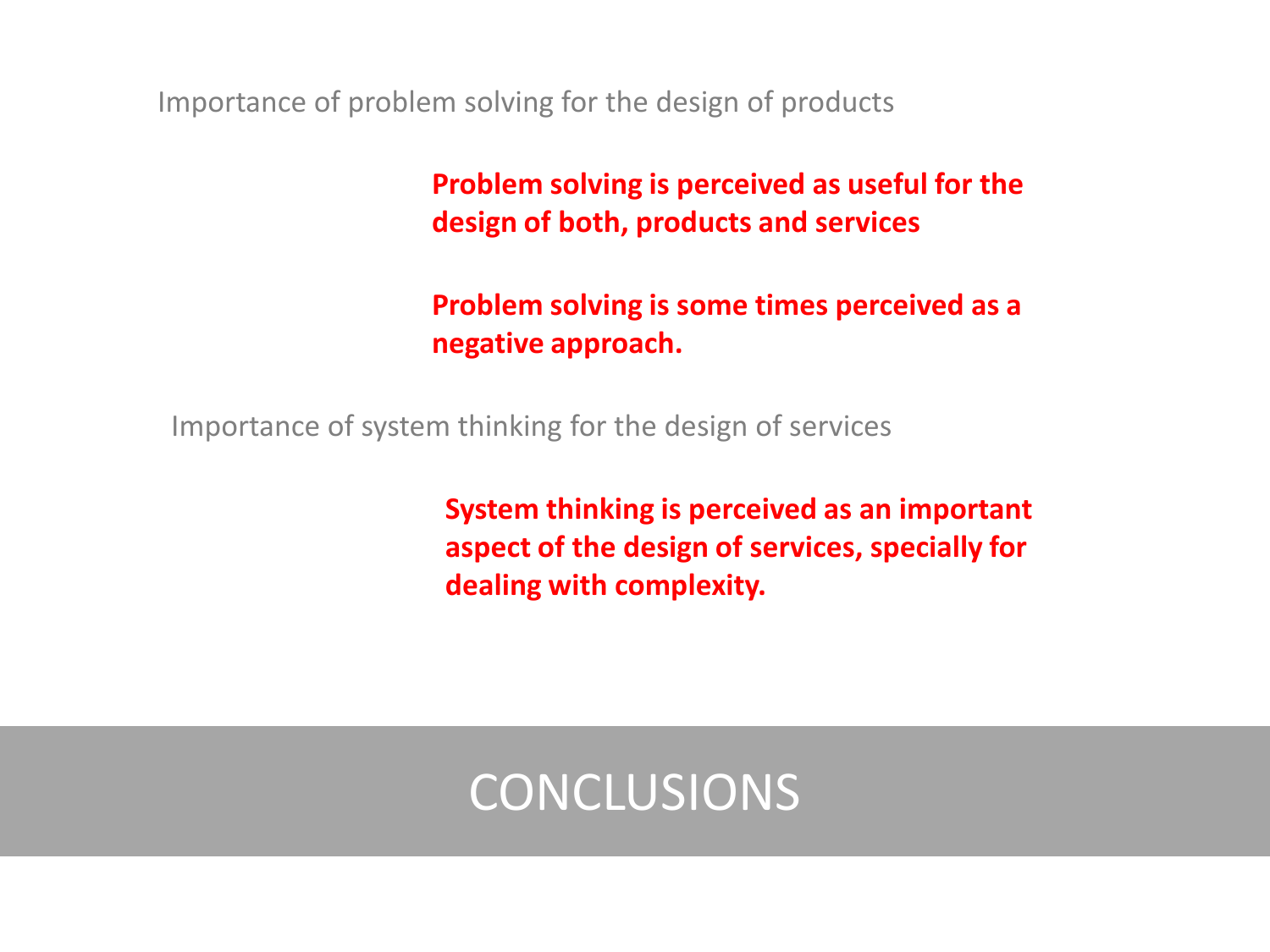Problem solving vs. System thinking for the design of products and Services:

> **Problem solving and system thinking are not opposite, competing or mutually excluding. Furthermore they can be mutually complementary.**

**The need of one or the other is not determined by the desired design output. It is individually dictated by the the singular and individual design process in each project undertaken. Their likelihood to be employed mostly depends on how general (holistic) or specific is the view of the designer(s) at the moment of application, and if the purpose for using the tool is more geared towards understanding or resolution.**